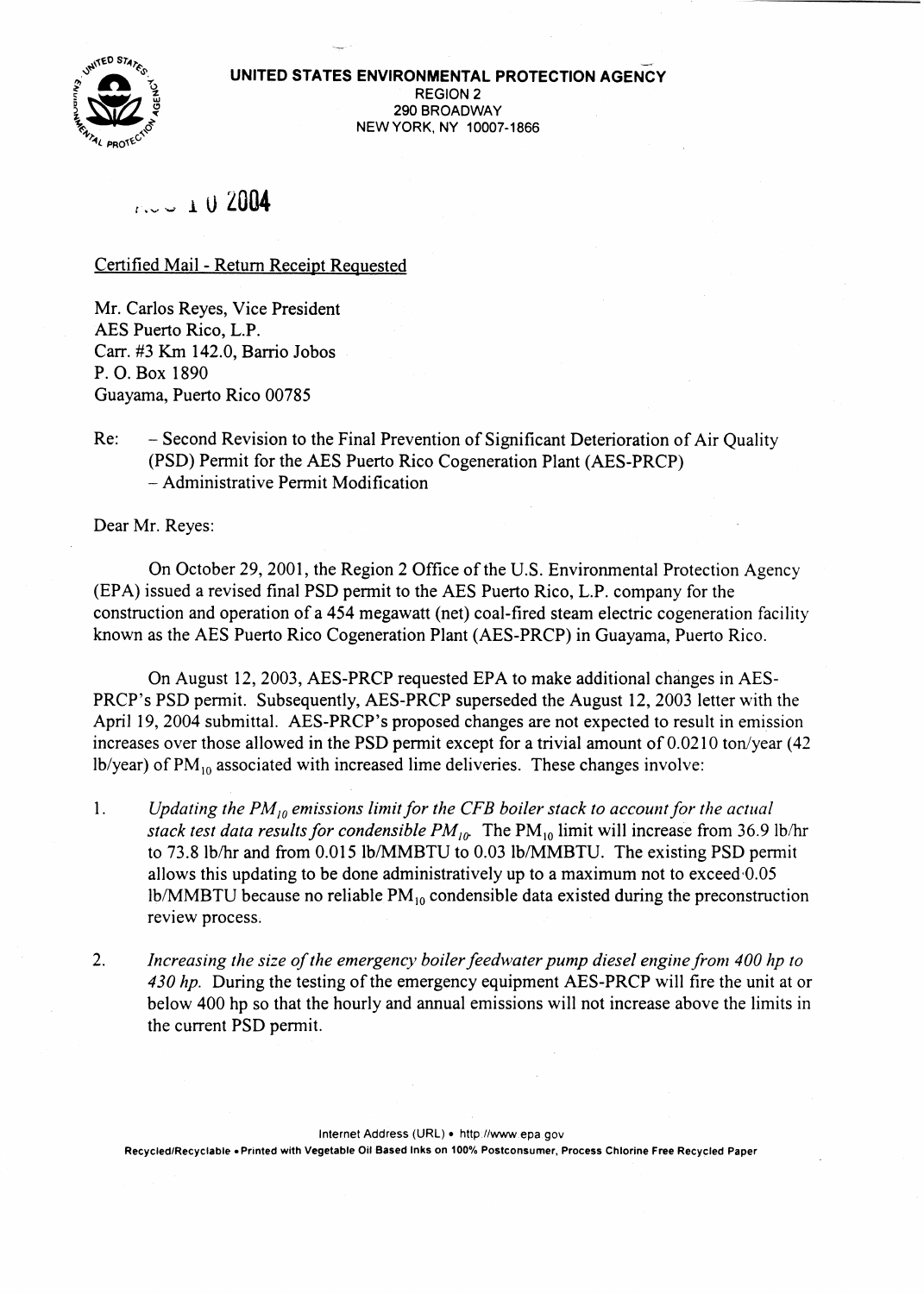- *3. Increasing AES-PRCP's annual usage limit oflime from* 6,736 *tons/year to 8,950 tons/year.* This will be accomplished with an increase in truck delivering lime to the facility which will increase the  $PM_{10}$  fugitive emissions by 0.0210 ton/year (42 lb/year).
- *4. Adding the option ofusing trucks to haul ash off-sitefor on island beneficial uses."* The PSD permit allows truck traffic on-site to haul ash rock (manufactured aggregate) from the batch mixing area to the spread and crush area. AES-PRCP would restrict the number of limestone delivery trucks to offset the  $PM_{10}$  emissions (due to resuspension of roadway silt) from on-site trucks hauling ash. Therefore, there will be no increase in  $PM_{10}$ emissions from the combined limestone and ash truck traffic on-site.
- 5. *Introducing a new category of startup that applies to startup following outages. This type* of startup can take longer than the 14 hours allowed in the PSD permit because of the requirement to dry refractory material by subjecting it to gradually increasing temperature. This "post-outage startup" is likely to be required up to two times a year, for an average of one startup per boiler. Allowable emissions during startup will not increase beyond the allowable lb/hr limits but will increase beyond the lb/MMBTU limits.
- *6. Increasing the allowedfour turnovers per year in the startup fuel tank to a total ofseven turnovers per }'ear in order to accommodate the oil requirements oftwo post-outage startups per year.* There will be no increase in facility-wide VOC emissions allowed in the pennit.
- *7. Changing the cover of the inactive coal yard.* This entails removing the layer of dirt and grass and installing a layer of one-foot thick compacted and hardened manufactured aggregate (allowed to harden to a concrete-like material).

In addition to the changes requested by AES-PRCP, EPA is implementing an additional change because of the latest changes to the PSD regulations, effective March 3, 2003. EPA will now be requiring that facility records that are required to be maintained by this permit be kept for a period of at least ten years (instead of the previous 5 years).

EPA reviewed AES-PRCP's proposed changes and has determined that the changes will not result in any increase in emissions from the facility except for a trivial amount of 42 lb/year of  $PM_{10}$  and that the facility still meets best available control technology (BACT). Furthermore, the changes will not result in a significant impact of short term  $PM_{10}$ ,  $SO_2$  or CO. There will be a slight increase in the annual average  $PM_{10}$  concentration near the fenceline due to the proximity of the ash truck roadway but this is a trivial change. Indeed, the air quality assessment which included the total modeled AES-PR facility plus recent ambient concentrations measured at the Jobos monitors showed that all the impacts are well within the National Ambient Air Quality Standards. Not only is the increase in 42 lb/year below the  $PM_{10}$  significance level of 15 tons/year, but it is only 0.14% of that level. In addition, AES has agreed to immediately supplement its Title V permit application to include the new limit along with the other changes so that there will be an opportunity for public review. In light of these factors, EPA has made a determination to approve AES-PRCP's requested changes to the PSD permit as administrative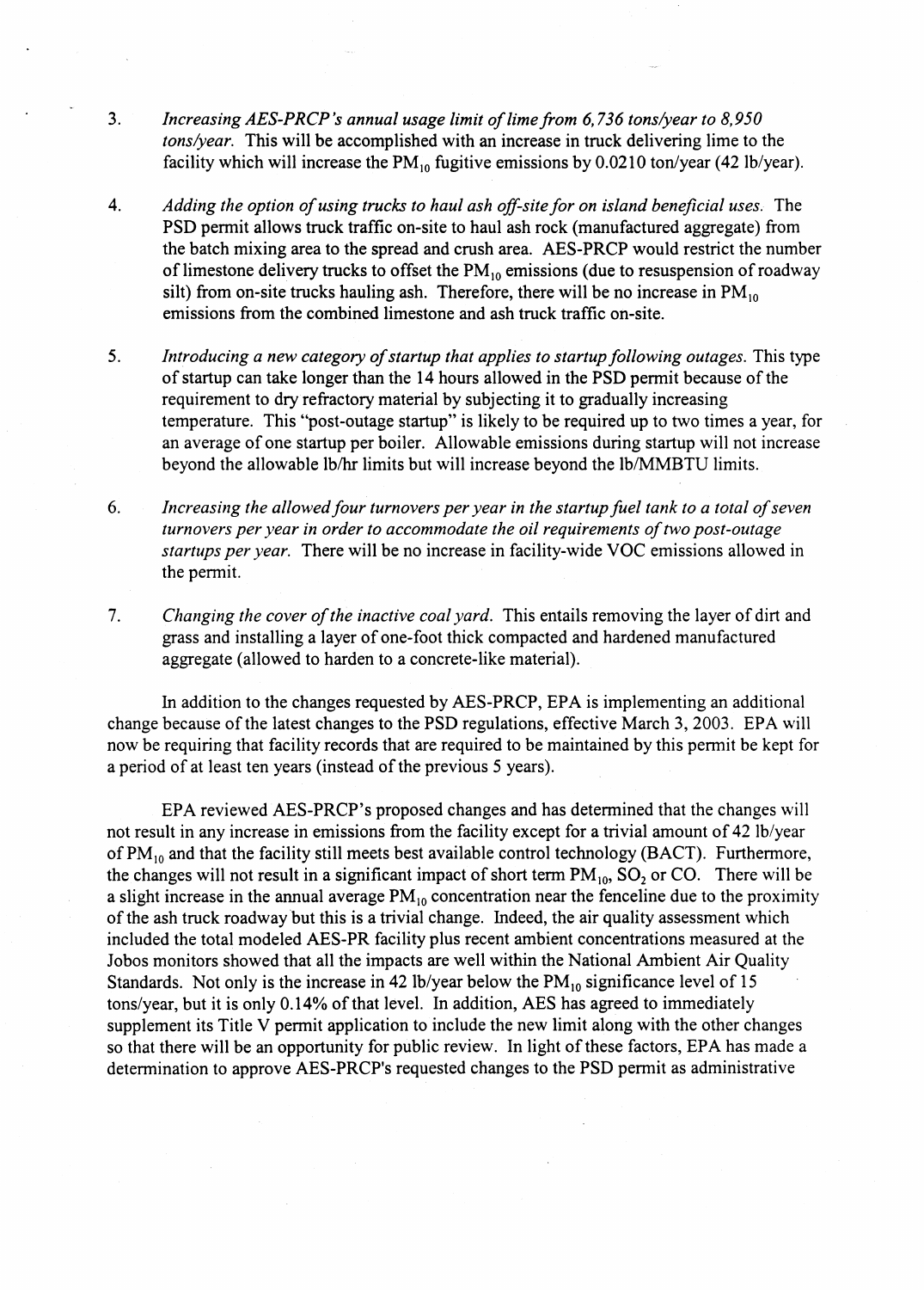changes with no public review. The changes and clarifications to the PSD permit have been included in Attachment I and  $II$  of this permit. Attachment III contains a summary of the air quality impacts for  $SO_2$ ,  $PM_{10}$  and CO which are well within National Ambient Air Quality Standards.

This determination is final Agency action under the Clean Air Act (the Act). Under Section 307 (b)(1) of the Act, judicial review of this final action is available only by the filing of a petition for review in the United States Court of Appeals for the appropriate circuit within 60 days from the date on which this final permit decision is published in the Federal Register. Under Section 307 (b)(2) of the Act, this final permit decision shall not be subject to later judicial review in civil or criminal proceedings for enforcement.

If you have any questions regarding this letter, please call Mr. Steven C. Riva, Chief, Pennitting Section, Air Programs Branch, at (212) 637-4074

Sincerely, *ta Tuce Gl*<br>Watter E. Mugdi

Division Environmental Planning and Protection Mugdan, Director

Attachments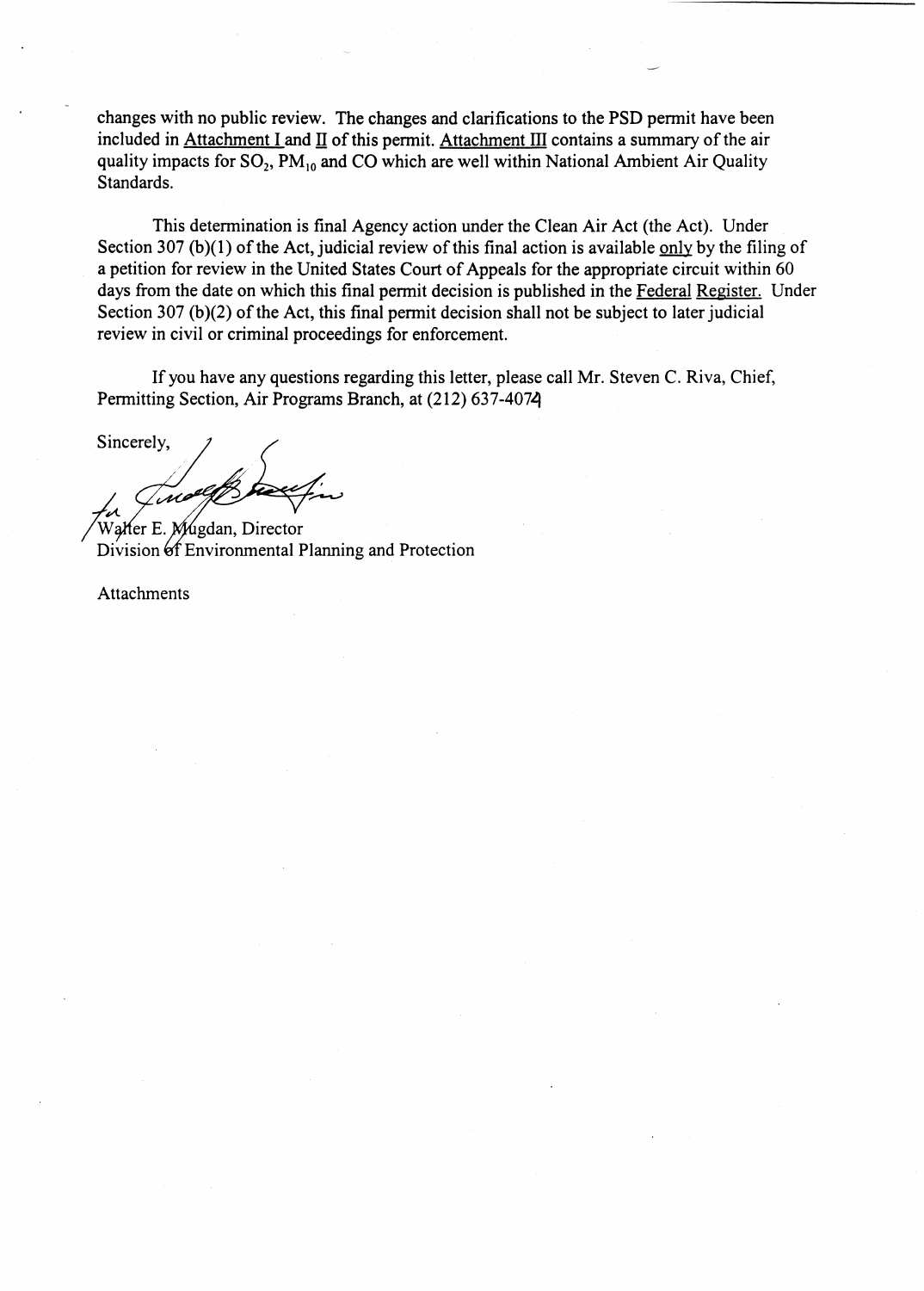## Attachment I

## AES Puerto Rico Cogeneration Project Project Description

#### General Project Description:

AES Puerto Rico, L.P. (AES-PRLP) proposes to construct and operate a 454 megawatt (net) coal-fired steam electric cogeneration facility located in Guayama, Puerto Rico. The AES Puerto Rico Cogeneration Project (AES-PRCP) will generate electricity for sale to the Puerto Rico Electric Power Authority (PREPA) and steam for the process and/or heating needs of one or more industries in the vicinity of the site. This cogeneration facility will consist of two bituminous coal-fired circulating fluidized bed (CFB) boilers which together will have a maximum heat input rate of 4,922.7 million British Thermal Units per hour (MMBTU/hr) at 105% maximum continuous rating (MCR). In addition, each CFB will be capable of generating approximately 1.8 million lb/hr of steam at 2,400 psig and  $1,000^{\circ}$ F at the superheater outlet. These boilers will supply superheated steam to two extraction/condensing turbines to drive electric generators and supply process steam flow to industrial facilities of up to 290,000 lb/hr.

Emissions will be controlled through the use of CFB boiler and scrubber designs with limestone and lime injection, respectively, an electrostatic precipitator and a selective non-catalytic reduction system, in conjunction with the use of low sulfur coal. No. 2 fuel oil will be used as a start-up fuel.

In addition, the facility will include one limestone dryer with a maximum heat input rate of 13 MMBTU/hr. The limestone dryer will consist of a crusher, in which a stream of heated air both classifies (separates by size fraction) the ground limestone, and dries the material. The limestone dryer will use propane and combustion controls to minimize emissions. The applicant also proposes to include a diesel generator, a diesel-engine driven boiler feed water pump and a diesel-engine driven fire water pump to ensure the safe operation and shutdown of the cogeneration facility in the unlikely event of a complete loss of off-site power.

#### Cooling System:

The exhaust steam coming from the turbines is fed to a cooling tower. Circulating water flow in the tower will be 225,000 gallons per minute (gpm). The cooling tower will have a drift eliminator which will reduce drift to 0.001% of circulating water flow.

#### Coal and Limestone Receiving and Handling Systems:

In order to minimize fugitive particulate emissions during unloading and to meet physical requirements of docking and unloading, gravity-feed belt conveyor and self-unloading ships will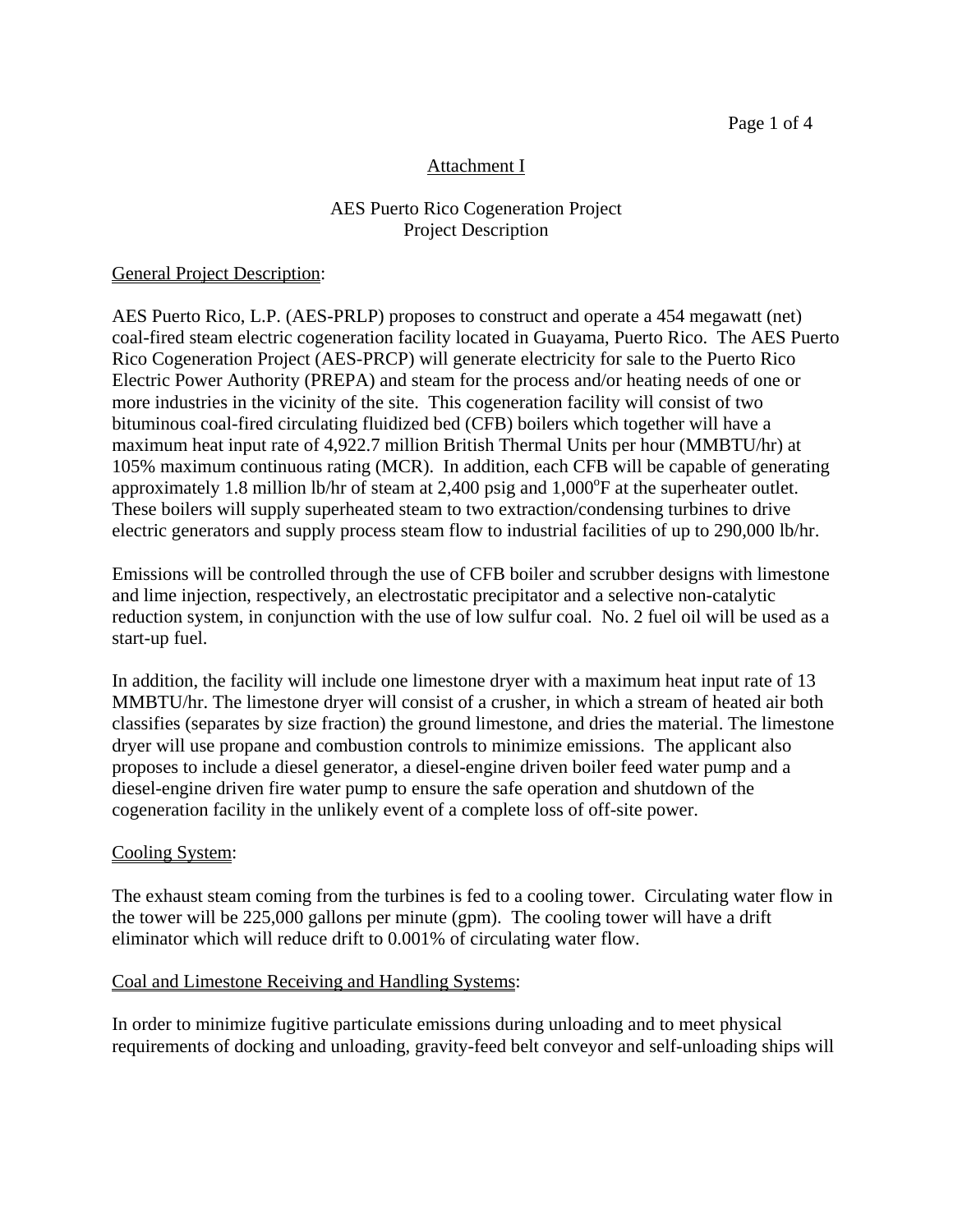## AES Puerto Rico Cogeneration Project Project Description

be employed for delivering coal to the facility. The coal will be transported by overland conveyor approximately 3,800 feet to the site and stored in on-site stockpiles. The overland conveyor between the facility and the harbor will be capable of supplying coal and limestone delivered by ship to the facility's coal and limestone stockpiles.

#### Lime Receiving and Handling System:

The lime handling system includes equipment for storing lime delivered to the site by truck and discharging lime to the circulating dry scrubber reactant preparation system.

Trucks delivering lime to the site will be equipped with a pneumatic transport to convey lime to the storage silo. A baghouse design vent filter and vent fan located on the silo roof will filter the air from the trucks unloading transport air and displaced air from the silo.

#### Solid Waste Handling and Processing:

The facility will process fly ash and scrubber residue, bed ash, and sludge from the cooling tower sidestream treatment system thickener into manufactured aggregate. The facility will include a system to receive the solid waste streams and process them into conditioned by-product by gravimetrically controlled mixing of the waste stream with water. The conditioned by-product will be trucked or conveyed by belt conveyor to the by-product processing yard. Ash in its dry form will be fully contained during removal from the CFB boilers and air emission control systems, handling, and storage. Two ash storage silos are proposed to be located at the facility: one for bed ash and one for fly ash. Two full-capacity mechanical exhausters will be provided for conveying ash to the silos.

#### Coal Storage:

\*Coal will be stored at the facility in two outdoor piles. The inactive storage pile contains a nominal 30-day supply and is intended for use in the event of a coal delivery interruption. This pile will be created when the plant is built, and will be covered with one-foot thick layer of hardened manufactured aggregate. This aggregate will be ash mixed with water, spread with trucks, compacted and allowed to harden to a concrete-like material except in the event that access to this supply is needed. A 20-day active storage pile, compacted to prevent weathering, will be created by the stacking tubes.

#### \* Denotes a July 2004 Revision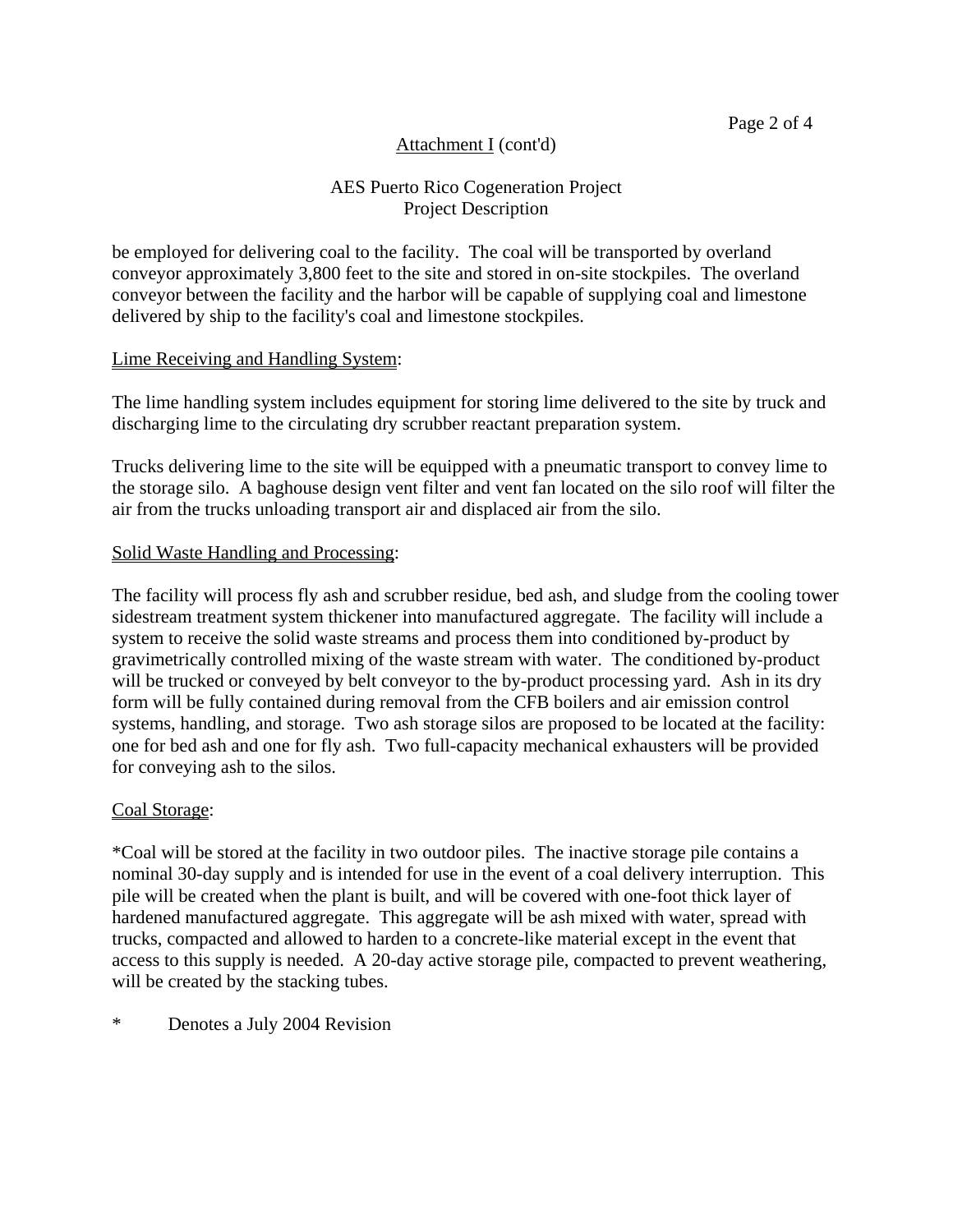## AES Puerto Rico Cogeneration Project Project Description

Each of the two coal storage piles onsite will be lined with a geosynthetic liner. Any stormwater run-off from the coal pile areas will be collected in a lined pond. The water collected will be recycled and utilized within the facility as part of the zero-water-discharge design.

#### Limestone Storage:

A 150-day active supply of limestone will be stored in an enclosed storage area.

#### Dust Control Systems:

Dust control and collection systems will be installed at all material transfer points. The dust collection system will be either induced-draft filter bag units or insertible cartridge-type filters designed to be inserted directly into a conveyor head chute or conveyor loading skirt, as appropriate.

#### PSD-Affected Pollutants Emitted at the AES Puerto Rico Cogeneration Project and Their Potential to Emit:

The AES-PRCP will have as constituents in the combustion by-products, the PSD-affected pollutants listed below which are formed in the following ways:

**Nitrogen Oxides (NO<sub>x</sub>)** - formed from the high-temperature oxidation of nitrogen contained in the combustion air (thermal  $NO<sub>x</sub>$ ) and from the oxidation of nitrogen that is bound in the fuel (fuel  $NO_x$ ). The relative amounts of thermal and fuel  $NO_x$  formed depend primarily on the flame temperature and the fuel nitrogen content, respectively. The potential to emit for  $NO<sub>x</sub>$  is 2,058 tons/year.

**Sulfur Dioxide (SO<sub>2</sub>)** - formed from the oxidation of organic sulfur contained in the fuel. Approximately 98% of the sulfur in bituminous coal is emitted as sulfur dioxides. The remaining 2% of fuel-bound sulfur is taken out as sulfate salts in the bottom ash or in the boiler itself. The potential to emit for  $SO_2$  is 453 tons/year.

**\*Particulate Matter (PM), Particulate Matter Under 10 Microns (PM10)** - consist of coal ash, unreacted limestone and reaction products of the  $SO<sub>2</sub>$  removal process (calcium sulfate or gypsum). The potential to emit for  $PM_{10}$  is 623 tons/year.

\* Denotes a July 2004 Revision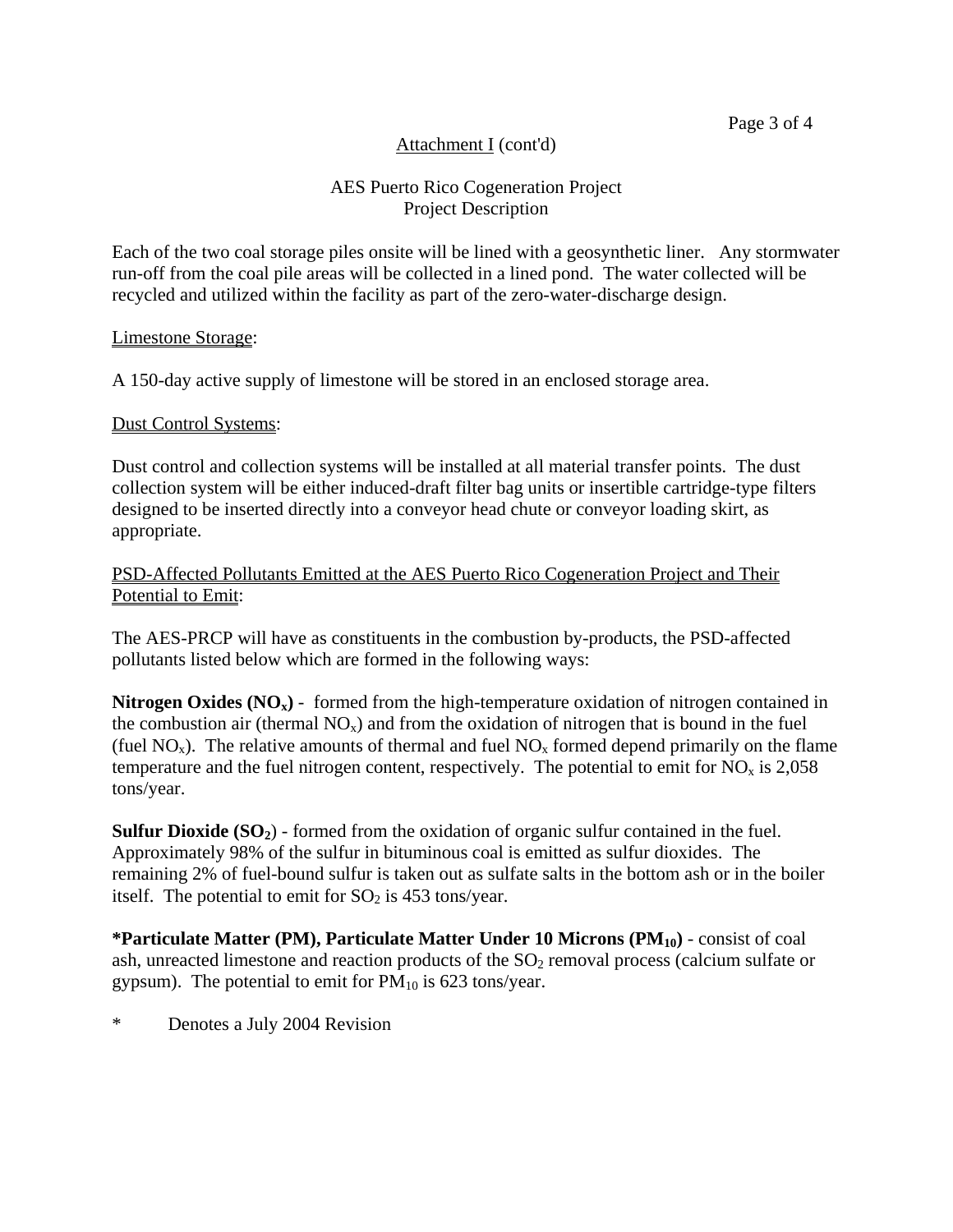Page 4 of 4

## Attachment I (cont'd)

## AES Puerto Rico Cogeneration Project Project Description

**Volatile Organic Compounds (VOCs)** - due to incomplete combustion of organic compounds in the fuel. The potential to emit for VOC is 99.5 tons/year.

**Carbon Monoxide (CO)** - formed as a result of the incomplete combustion of the carbon contained in the fuel. Incomplete combustion can be caused mainly by fuel-rich conditions, insufficient combustion oxygen, and/or low combustion temperatures. The potential to emit for CO is 2,055 tons/year.

**Fluorides and Sulfuric Acid Mist** - released in trace amounts from the combustion of coal. Fluoride emissions vary depending on the fluorine content of the fuel. The potential to emit for fluorides is 9.8 tons/year. Similarly, sulfuric acid mist depend primarily upon the sulfur content of the fuel and the degree of emission control. The potential to emit for sulfuric acid mist is 50 tons/year.

**Fugitive Dust Emissions** - derived from the material handling systems (coal, limestone and ash systems) including the following activities:

- unloading or loading of ships or trucks;
- material transfer points; and
- exposure of materials to wind (in open storage piles).

\*\*\*\*\*\*\*\*\*\*\*\*\*\*\*\*\*\*\*\*\*\*\*\*\*\*\*\*\*\*\*\*\*\*\*\*\*\*\*\*\*\*\*\*\*\*\*\*\*\*\*\*\*\*\*\*\*\*\*\*\*\*\*\*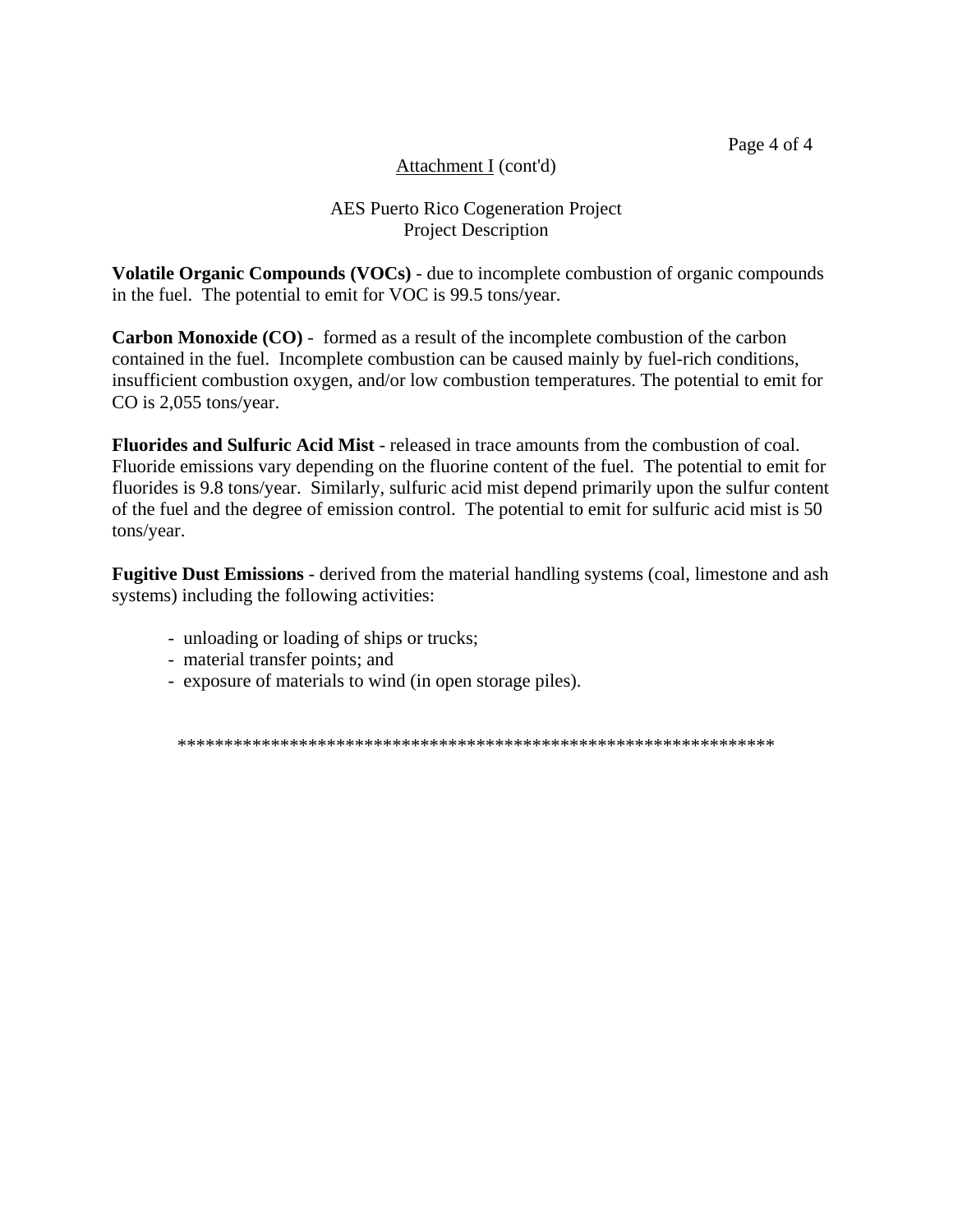## Attachment II

## AES Puerto Rico Cogeneration Project PSD Permit Conditions

## The AES-PRCP as described in Attachment I is subject to the following conditions:

#### I. Permit Expiration

This PSD Permit shall become invalid if construction:

- a. has not commenced (as defined in 40 CFR Part 52.21(b)(9)) within 18 months after the approval takes effect;
- b. is discontinued for a period of 18 months or more; or
- c. is not completed within a reasonable time.

#### II. Notification of Commencement of Construction and Startup

The EPA Regional Administrator (RA) shall be notified in writing of the anticipated date of initial startup (as defined in 40 CFR Part 60.2) of each facility of the source not more than sixty (60) days nor less than thirty (30) days prior to such date. The RA shall be notified in writing of the actual date of commencement of construction and startup within fifteen (15) days after such date.

#### III. Plant Operations

All equipment, facilities, and systems installed or used to achieve compliance with the terms and conditions of this PSD Permit shall at all times be maintained in good working order and be operated as efficiently as possible so as to minimize air pollutant emissions. The continuous emission monitoring systems required by this permit shall be on-line and in operation 95% of the time when boilers are operating.

#### IV. Right to Entry

The Regional Administrator and/or her authorized representatives, upon the presentation of credentials shall be permitted:

- 1. to enter at any time upon the premises where the source is located or in which any records are required to be kept under the terms and conditions of this PSD Permit;
- 2. at reasonable times to have access to and copy any records required to be kept under the terms and conditions of this PSD Permit;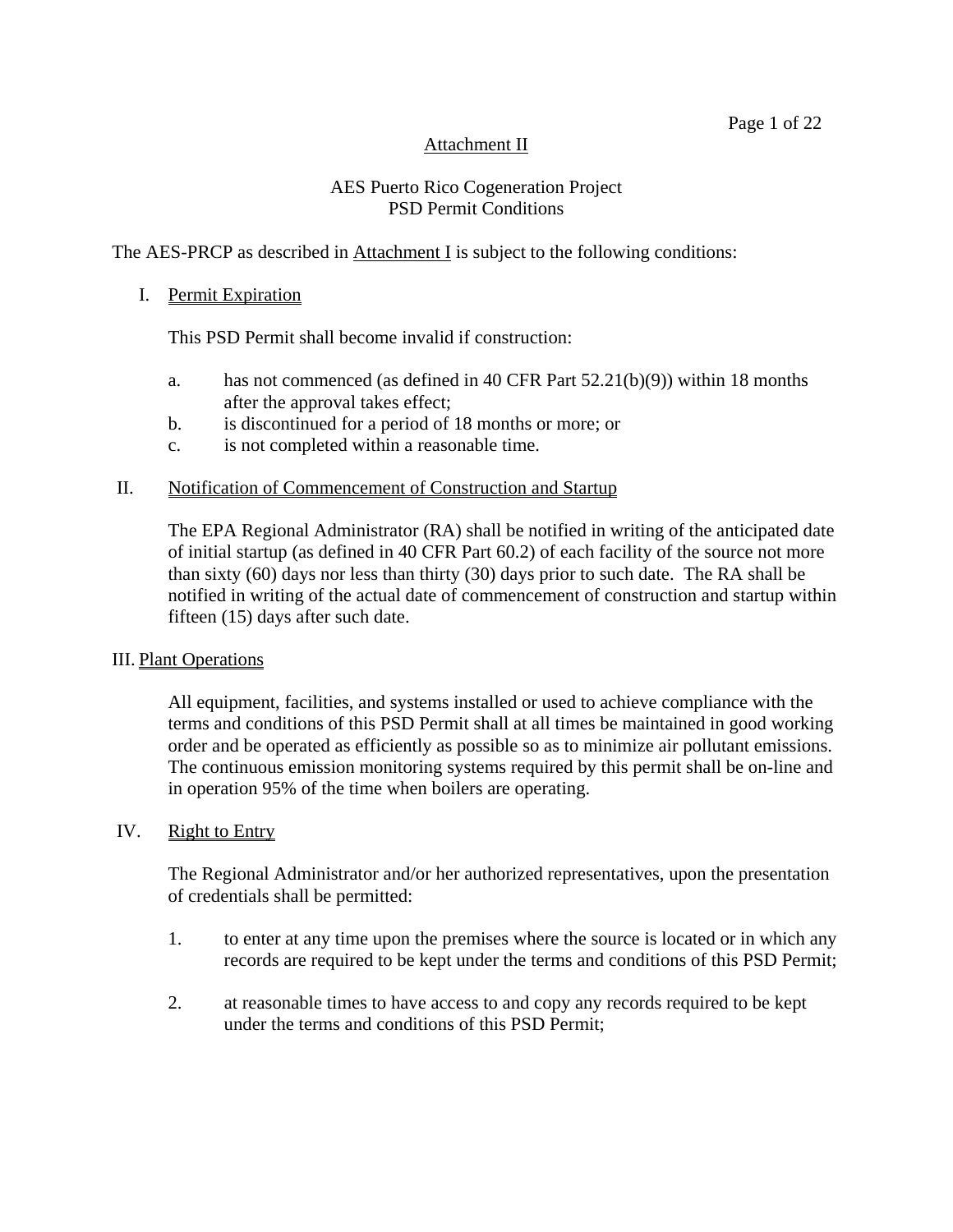#### Page 2 of 22

## Attachment II (cont'd)

## AES Puerto Rico Cogeneration Project PSD Permit Conditions

- 3. to inspect any equipment, operation, or method required in this PSD Permit; and
- 4. to sample emissions from the source.
- V. Transfer of Ownership

In the event of any changes in control or ownership of facilities to be constructed or modified, this PSD Permit shall be binding on all subsequent owners and operators. The applicant shall notify the succeeding owner and operator of the existence of this PSD Permit and its conditions by letter, a copy of which shall be forwarded to the Regional Administrator.

VI. Types of Fuel

AES-PRCP shall combust the following fuels:

- 1) Low sulfur coal with a maximum sulfur content of 1.0% by weight.
- 2) Distillate oil with a maximum sulfur content of 0.05% sulfur by weight (startup and emergency equipment fuel).
- 3) Propane.

#### VII. Pollution Control Equipment

AES-PRCP shall install and shall continuously operate the following air pollution controls:

- 1) A Selective Non-Catalytic Reduction (SNCR) system (urea injection) for the control of  $NO<sub>x</sub>$  at the CFBs;
- 2) A limestone injection system and circulating dry scrubber, which uses lime, for the control of  $SO<sub>2</sub>$  at the CFBs;
- 3) An Electrostatic Precipitator (ESP) for the control of PM and  $PM_{10}$  at the CFBs;
- 4) Baghouses for the control of PM and  $PM_{10}$  emissions at the limestone dryer.
- 5) Drift eliminators for the control of particulates from the cooling tower.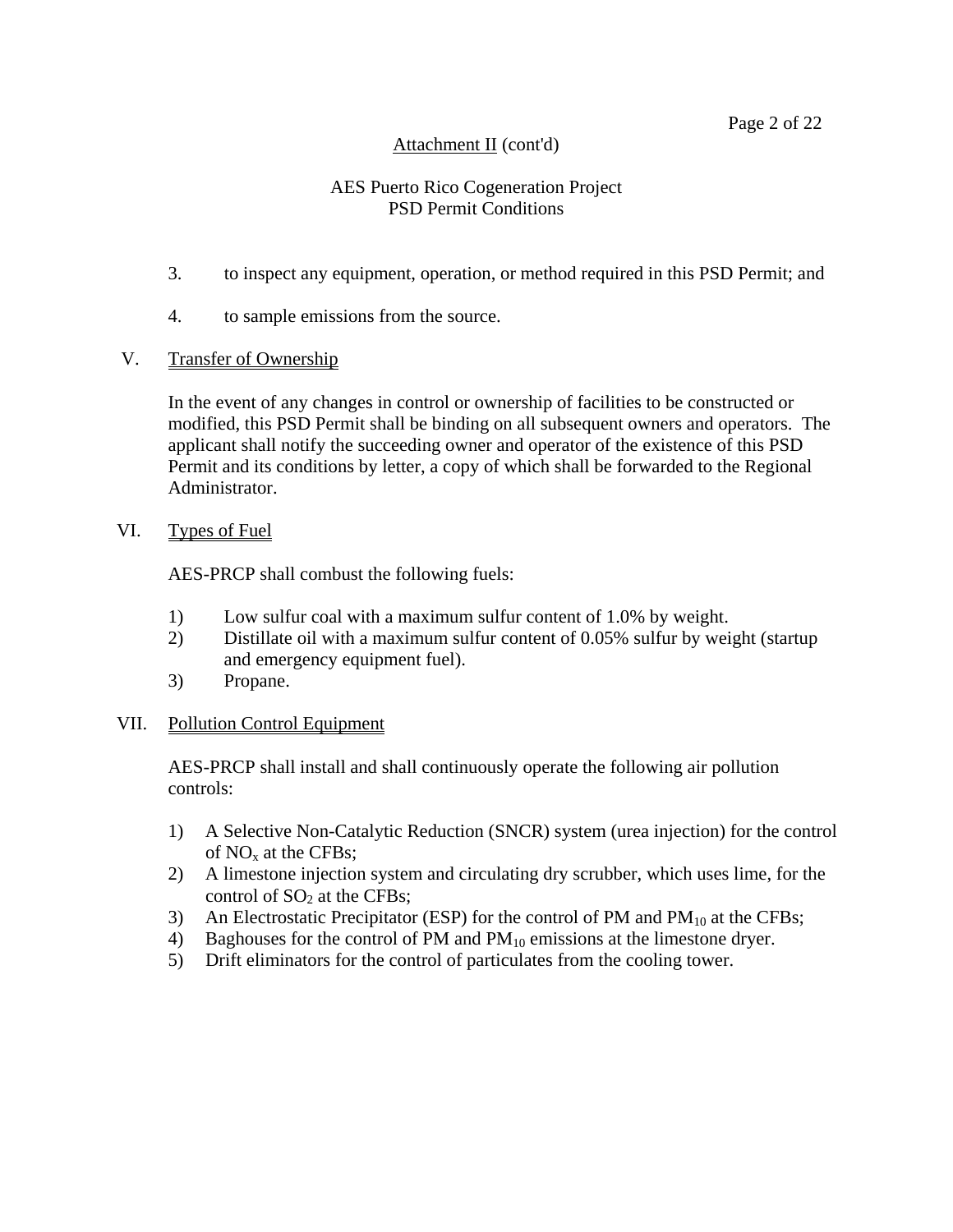## AES Puerto Rico Cogeneration Project PSD Permit Conditions

#### VIII. Best Available Control Technology (BACT) and Emission Limitations for Each of the Two Circulating Fluidized Boilers (CFBs)

## 1-CFB. **Particulate Matter (PM), Particulate Matter Under 10 Microns (PM10)**

- a.1 Emissions of PM shall not exceed 0.015 lb/MMBTU or 36.9 lb/hour, whichever is more stringent.
- \* a.2 Emissions of  $PM_{10}$  (condensible and noncondensible) shall not exceed 0.03 lb/MMBTU or 73.8 lb/hour, whichever is more stringent.
- \* a.3 Because condensible  $PM_{10}$  emissions from fluidized bed boilers have not been widely quantified, there is a possibility that the actual condensible portion of  $PM_{10}$  would cause the above emission rate to be exceeded. In the event that AES-PRCP cannot meet the above limit because of condensible  $PM_{10}$ , EPA may adjust the  $PM_{10}$  emission rate to a level not to exceed 0.05 lb/MMBTU, pending EPA's review of the stack test results. This change in the permit will be accomplished administratively. *[On April 19, 2004, AES-PRCP submitted a request under this provision. EPA granted this request. ]*
	- b. Opacity of emissions shall not exceed 20 percent (six-minute average) except for one six-minute set per hour which shall not exceed 27 percent.
	- c. The control efficiency of particulate matter emissions shall be established during all particulate performance testing and shall be a minimum of 99% at all times of normal operation (daily average).

## 2-CFB. **Nitrogen Oxides (NOx)**

- a. Emissions of nitrogen oxides shall not exceed on a 24-hour rolling average basis 57 parts per million dry volume ( $ppm_{dv}$ ) corrected to 7% oxygen, or 0.10 lb/million British thermal units (BTU), or 246.1 lb/hour, whichever is more stringent.
- \* Denotes a July 2004 Revision.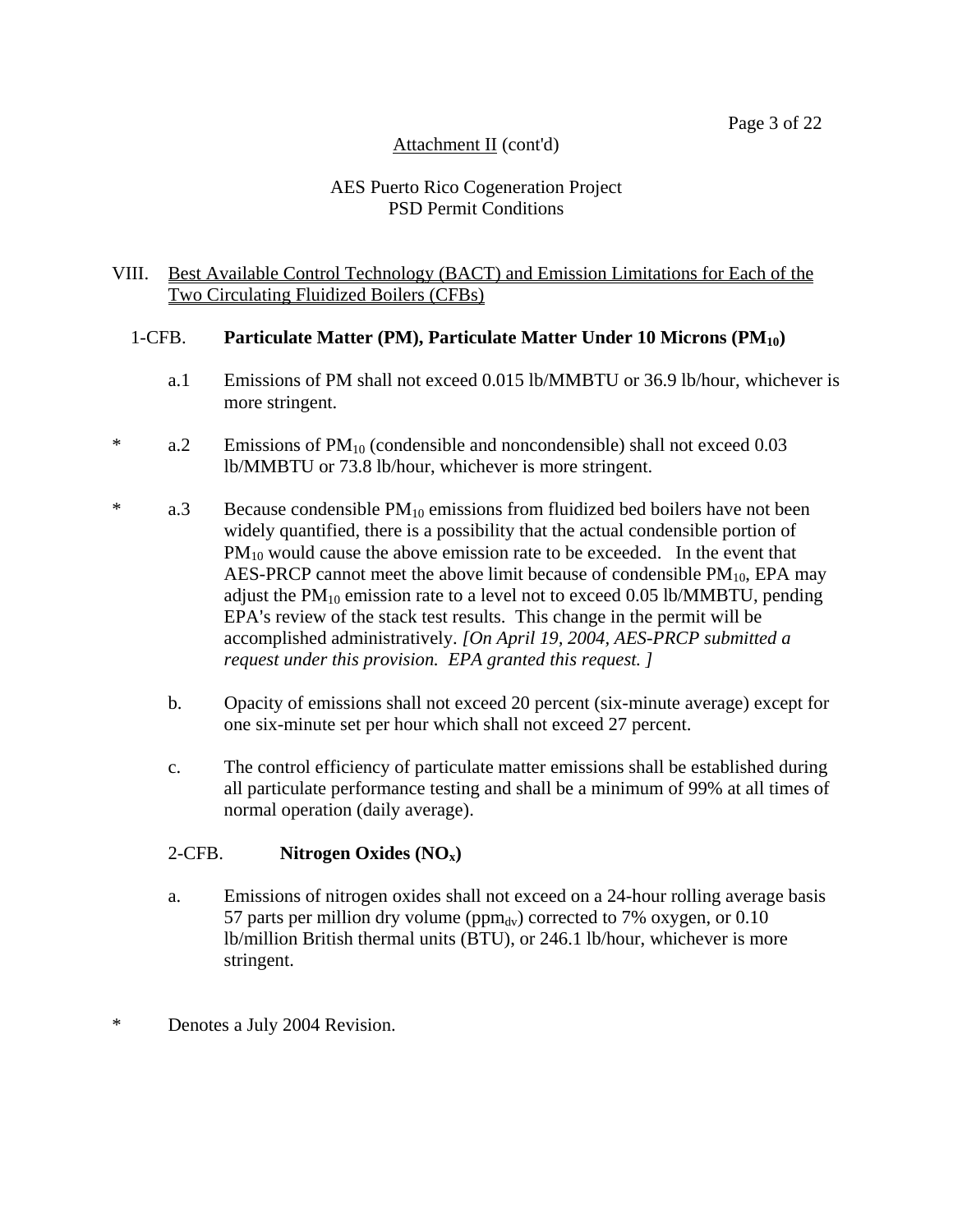## AES Puerto Rico Cogeneration Project PSD Permit Conditions

#### 3-CFB. **Carbon Monoxide (CO)**

a. Emissions of CO shall not exceed 0.10 lb/MMBTU on an eight-hour average basis, 94 ppm $_{\rm dv}$  corrected to 7% oxygen, or 246.1 lb/hour, whichever is more stringent.

#### 4-CFB. **Sulfur Dioxide (SO2)**

- a. Emissions of sulfur dioxide shall not exceed on a 3-hour average basis 9.00 ppm $_{\rm dv}$ corrected to 7% oxygen, or 0.022 lb/MMBTU, or 54.1 lb/hour, whichever is more stringent.
- b. The maximum sulfur content of the coal shall be 1.0% S by weight. The maximum sulfur content of the No. 2 fuel oil shall be 0.05% sulfur by weight.

#### 5-CFB. **Sulfuric Acid Mist**

a. Emissions of sulfuric acid mist shall not exceed based on the average of three 1 hour stack performance tests  $0.64$  ppm<sub>dv</sub> corrected to 7% oxygen, or  $0.0024$ lb/MMBTU, or 5.9 lb/hour, whichever is more stringent.

#### 6-CFB. **Fluorides (as Hydrogen Fluoride)**

a. Emissions of fluorides shall not exceed  $4.78 \times 10^{-4}$  lb/MMBTU or 1.18 lb/hour, whichever is more stringent.

#### 7-CFB. **Volatile Organic Compounds (VOCs)**

a. Emissions of VOCs shall not exceed based on the average of three 1-hour stack performance tests 7.70 ppm $_{\rm dv}$  corrected to 7% oxygen, 0.0047 lb/MMBTU, or 11.6 lb/hour, whichever is more stringent.

#### 8-CFB. **Ammonia (NH3)**

a. The ammonia slip associated with the urea injection shall not exceed 10  $\text{ppm}_{dv}$ , corrected to 7% oxygen.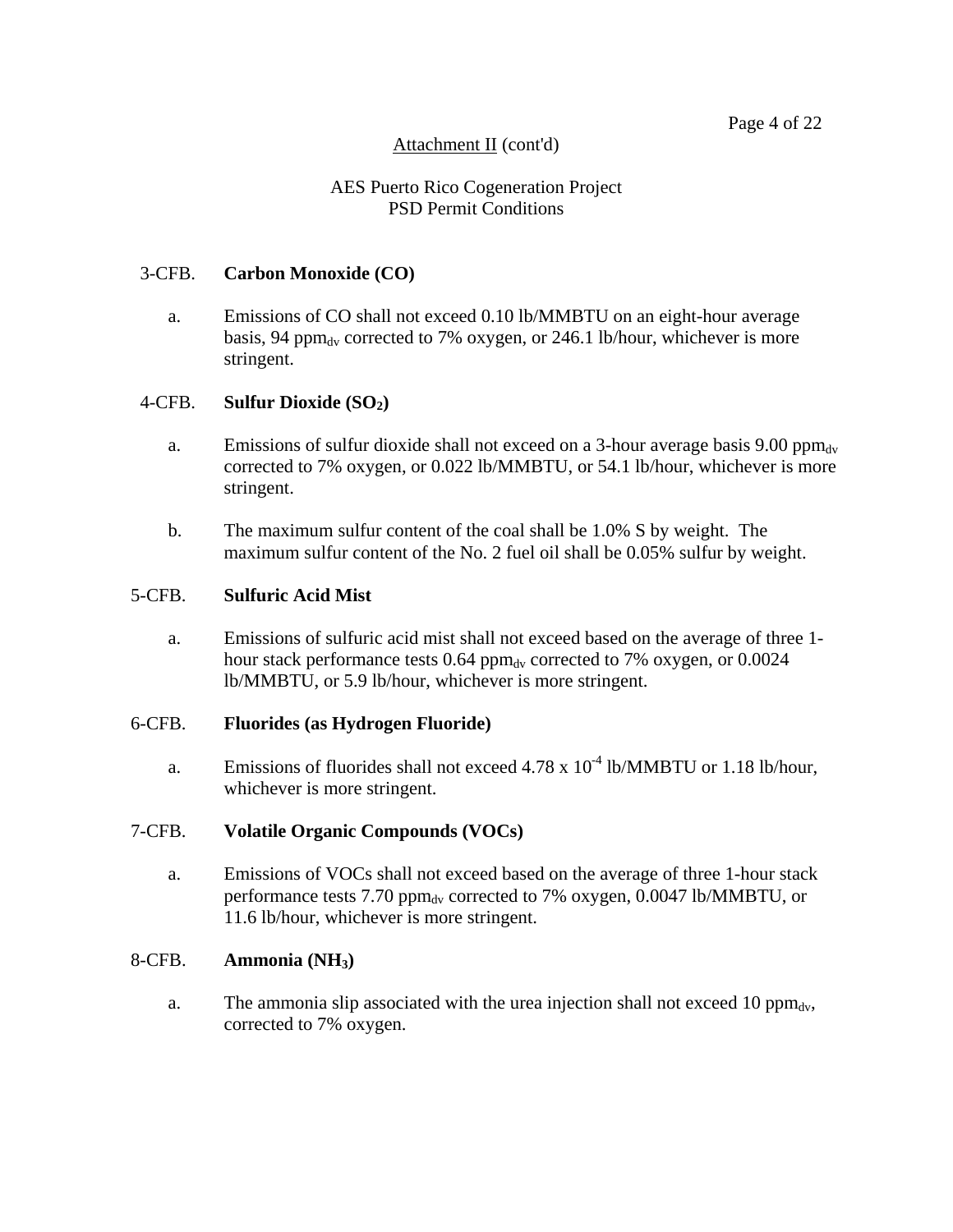## AES Puerto Rico Cogeneration Project PSD Permit Conditions

## IX. Best Available Control Technology (BACT) and Emission Limitations for the Limestone Dryer (LD)

- 1-LD. The limestone dryer operation shall be limited to a 50% capacity factor, calculated on a calendar year basis or 4,380 hours per calendar year.
- 2-LD. The limestone dryer shall only burn propane.
- 3-LD. The limestone dryer shall utilize combustion controls to minimize air emissions.

## 4-LD. **Particulate Matter (PM), Particulate Matter Under 10 Microns (PM10)**

- a.1 Emissions of PM shall not exceed 0.095 lb/MMBTU or 1.24 lb/hour, whichever is more stringent.
- a.2 Emissions of  $PM_{10}$  shall not exceed 0.095 lb/MMBTU or 1.24 lb/hour, whichever is more stringent.
- b. Opacity of emissions shall not exceed 20 percent (six-minute average) except for one six-minute set per hour which shall not exceed 27 percent.
- c. The control efficiency of particulate matter emissions shall be established during all particulate performance testing and shall be a minimum of 99% at all times of normal operation (daily average).

## 5-LD. **Nitrogen Oxides (NOx)**

a. Emissions of nitrogen oxides shall not exceed based on the average of three 1 hour stack performance tests 0.15 lb/million British thermal units (BTU), or 1.95 lb/hour, whichever is more stringent.

## 6-LD. **Carbon Monoxide (CO)**

a. Emissions of CO shall not exceed based on the average of three 1-hour stack performance tests 0.02 lb/MMBTU, or 0.26 lb/hour, whichever is more stringent.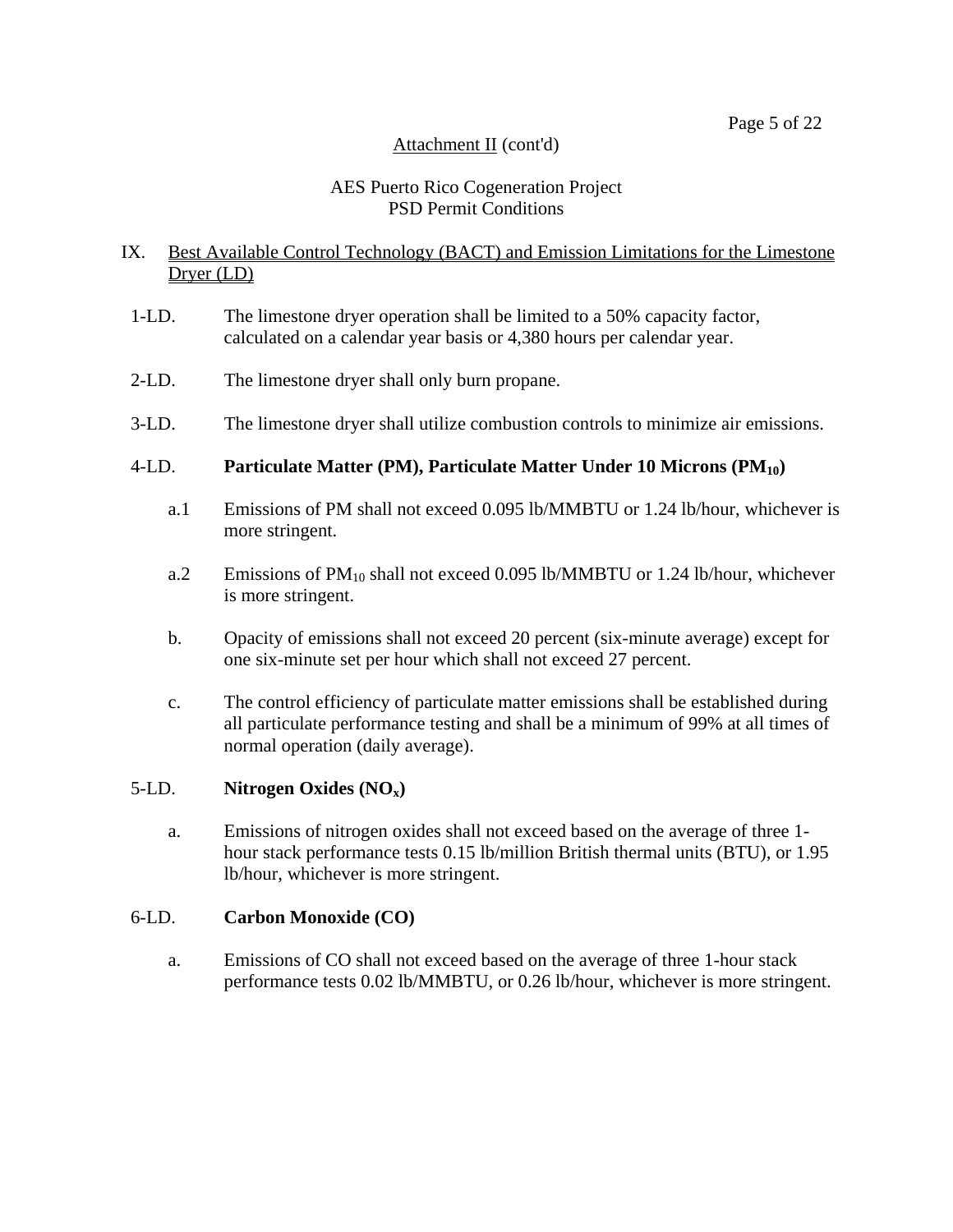#### Page 6 of 22

## Attachment II (cont'd)

## AES Puerto Rico Cogeneration Project PSD Permit Conditions

#### 7-LD. **Sulfur Dioxide (SO2)**

a. Emissions of sulfur dioxide shall not exceed based on the average of three 1-hour stack performance tests 0.02 lb/MMBTU, or 0.26 lb/hour, whichever is more stringent.

#### 8-LD. **Volatile Organic Compounds (VOCs)**

a. Emissions of VOCs shall not exceed based on the average of three 1-hour stack performance tests 0.01 lb/MMBTU, or 0.13 lb/hour, whichever is more stringent.

#### X. Best Available Control Technology (BACT) and Emission Limitations for the Cooling Tower (CT)

 1-CT. The drift rate shall be limited to 2.25 gallons/minute (0.001% of circulating water flow). This level shall be achieved through the use of drift eliminators which provide surface area upon which water droplets may impact and fall back into the cooling tower.

#### 2-CT. **Particulate Matter (PM), Particulate Matter Under 10 Microns (PM10)**

- a. Emissions of  $PM_{10}$  shall not exceed 0.33 lb/hour.
- b. Emissions of PM shall not exceed 15 lb/hour.

#### 3-CT. **Volatile Organic Compounds (VOC)**

a. Emissions of VOC shall not exceed 0.5 lb/hour.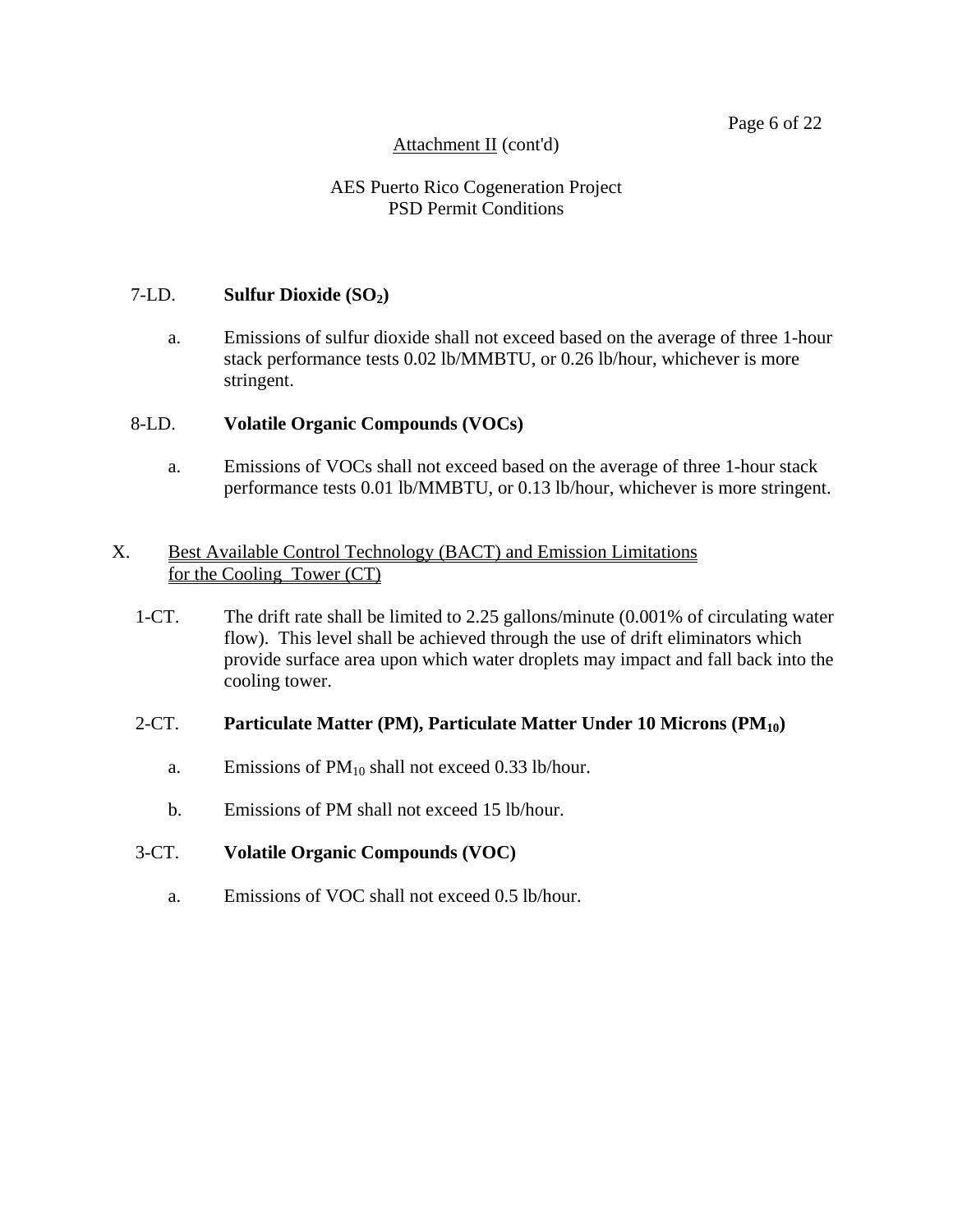#### Page 7 of 22

#### Attachment II (cont'd)

#### AES Puerto Rico Cogeneration Project PSD Permit Conditions

#### XI. Storage Tanks

#### 1-ST. The AES-PRCP shall have the following storage tanks:

- a. 150,000-gallon startup fuel tank.
- b. 2,000-gallon mobile equipment fuel tank.
- c. 700-gallon diesel generator tank.
- d. 300-gallon fire pump tank.
- e. 200-gallon emergency boiler feed pump tank.
- \* 2-ST. There shall be a maximum of seven turnovers per year in the startup fuel tank, producing approximately 83.8 lb/year of VOC emissions (AP-42).
	- 3-ST. The remaining tanks shall contain diesel fuel and shall emit less than 5 lb/year of VOC (AP-42).
- XII. Emergency Equipment
- \* The emergency equipment consists of a fire water pump driven by a diesel engine, a diesel generator, and a 430 hp emergency boiler feed pump driven by a diesel engine. The equipment shall only be operated under the following conditions:
	- 1-EE. The maximum annual operating hours for each of the above-named equipment shall be 200 hours/calendar year, except during emergencies. This 200-hour allowance is intended to allow for proper maintenance of the equipment.
	- 2-EE. The fire pump shall be used for fighting fires when no electricity is available at the facility.
	- 3-EE. The diesel generator shall be used during emergencies for critical plant functions (i.e., emergency lighting) when no electricity from PREPA's grid is available at the site (this situation is characterized as "black plant mode").
- \* Denotes a July 2004 Revision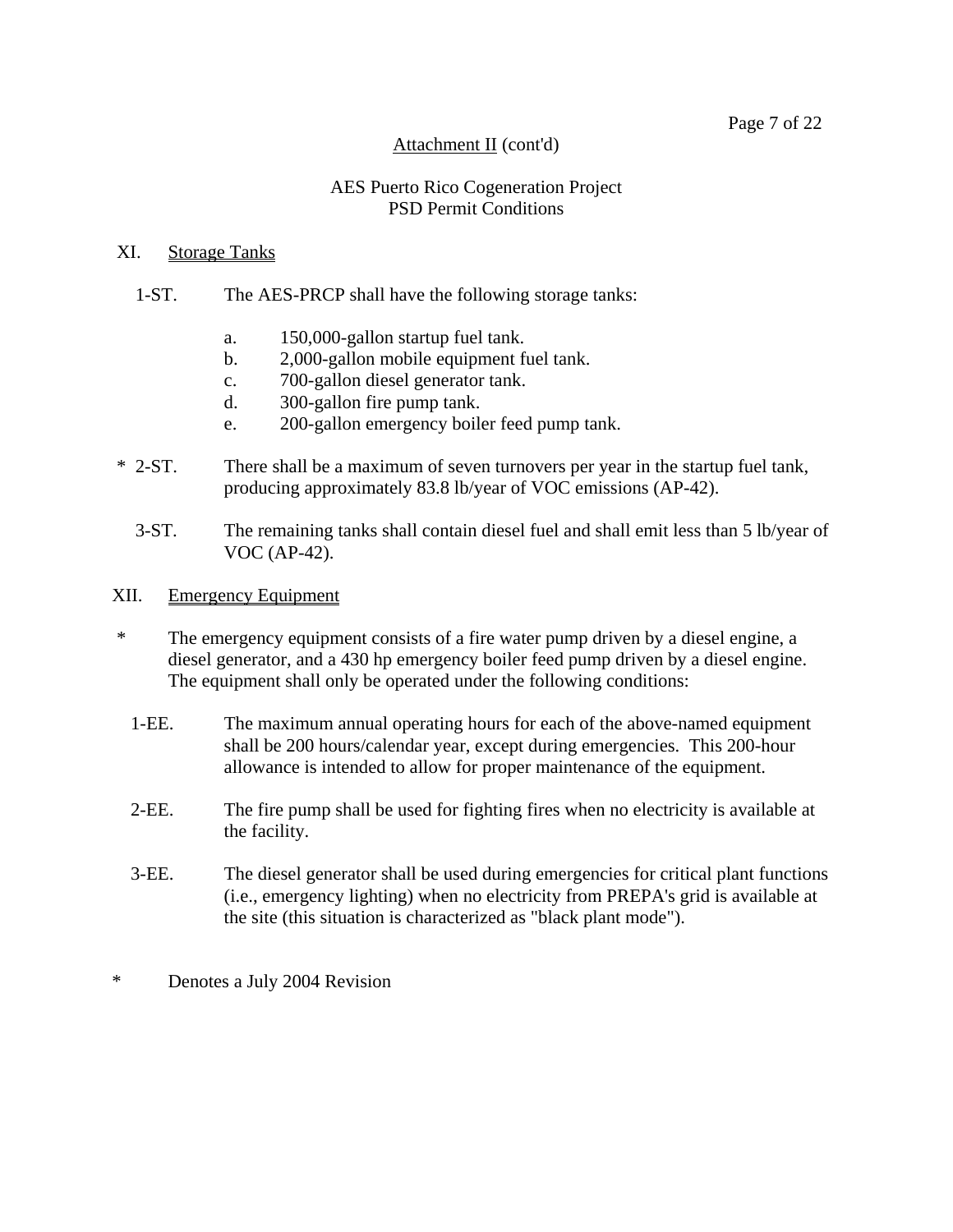## AES Puerto Rico Cogeneration Project PSD Permit Conditions

- \* 4-EE. The emergency boiler feed pump shall be used to pump cooling water into one or both boilers if one or both turbines trip unexpectedly and are unable to utilize the steam generated by the boilers. However, during routine testing and maintenance of the 430 hp emergency boiler feedwater pump diesel engine, the load on the engine shall be physically limited to less than 400 hp by operating procedures and the configuration of the associated equipment so that it complies with the emission rates listed in Condition XII.7-EE below.
	- 5-EE. None of these three emergency equipment shall be used during a standard startup or shutdown of the facility as well as during any dispatch load level requested by PREPA.
	- 6-EE. The emergency equipment shall only burn distillate oil with a maximum sulfur content of 0.05% S by weight.
	- 7-EE. Emissions and total annual operating hours from the emergency equipment shall not exceed:

| Pollutant                                       | Fire Pump<br>(lb/hr) | <b>Diesel Generator</b><br>(lb/hr) | <b>Emergency Boiler</b><br>Feed Pump (lb/hr) |  |
|-------------------------------------------------|----------------------|------------------------------------|----------------------------------------------|--|
| $NO_{x}$                                        | 10.4                 | 14.58                              | 12.34                                        |  |
| CO                                              | 5.1                  | 0.55                               | 2.67                                         |  |
| SO <sub>2</sub>                                 | 0.13                 | 0.29                               | 0.82                                         |  |
| $PM_{10}$                                       | 0.3                  | 0.68                               | 0.82                                         |  |
| <b>VOC</b>                                      | 0.5                  | 0.06                               | 0.99                                         |  |
| <b>Annual Planned</b><br><b>Operating Hours</b> | 200 <sub>hr</sub>    | 200 <sub>hr</sub>                  | 200 <sub>hr</sub>                            |  |

\* Denotes a July 2004 Revision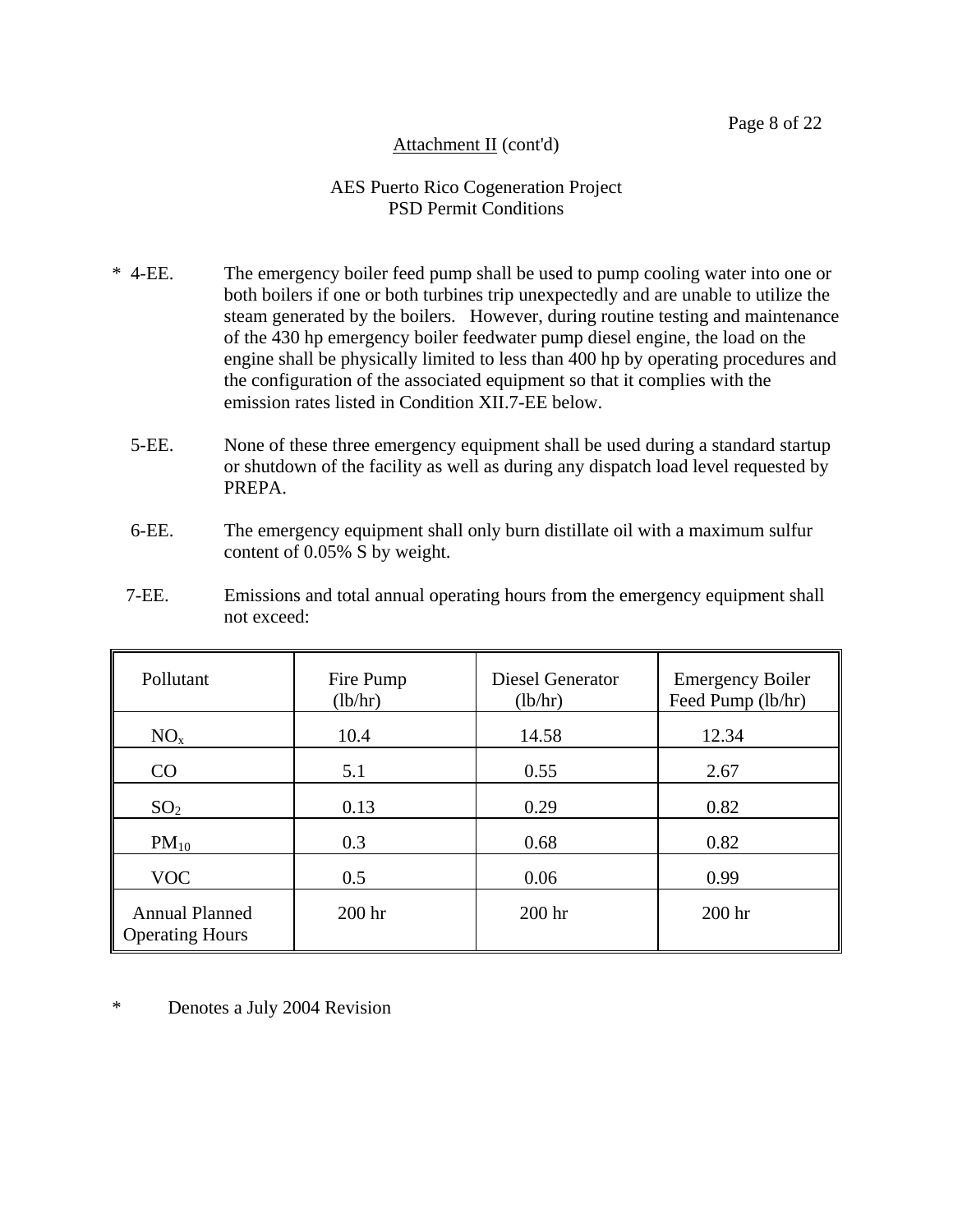## AES Puerto Rico Cogeneration Project PSD Permit Conditions

- 8-EE. AES-PRCP shall measure the sulfur content of the fuel oil for each fuel delivery. The sulfur content of the fuel shall be measured by the most current method applicable to fuel oil promulgated by the American Society for Testing and Materials (ASTM). The results of the testing shall be included in the quarterly reports.
- \* 9-EE. AES-PRCP shall record and maintain records on the hours of operation for each emergency equipment and the amounts of fuel fired for each occurrence. All information shall be recorded in a permanent form suitable for inspection. The file shall be retained for at least ten years following the date of such measurement, calculation, and record.

## XIII. Fugitive Emissions

The following activities shall be incorporated into the materials storage and handling systems:

## 1. **Coal Handling**

- a. The coal transfer from ship to boom shall be enclosed.
- b. The boom transfer at the surge hopper shall be controlled by a dust suppression system.
- c. All conveyors shall be enclosed and sealed.
- d. The two transfer houses shall be enclosed and equipped with dust suppression systems.
- e. Enclosed stacking tubes shall be utilized.
- f. The 30-day inactive coal pile shall be earth-covered and grassed.
- g. The transfer at ten (10) reclaim hoppers shall be enclosed in an underground tunnel.
- \* Denotes a July 2004 Revision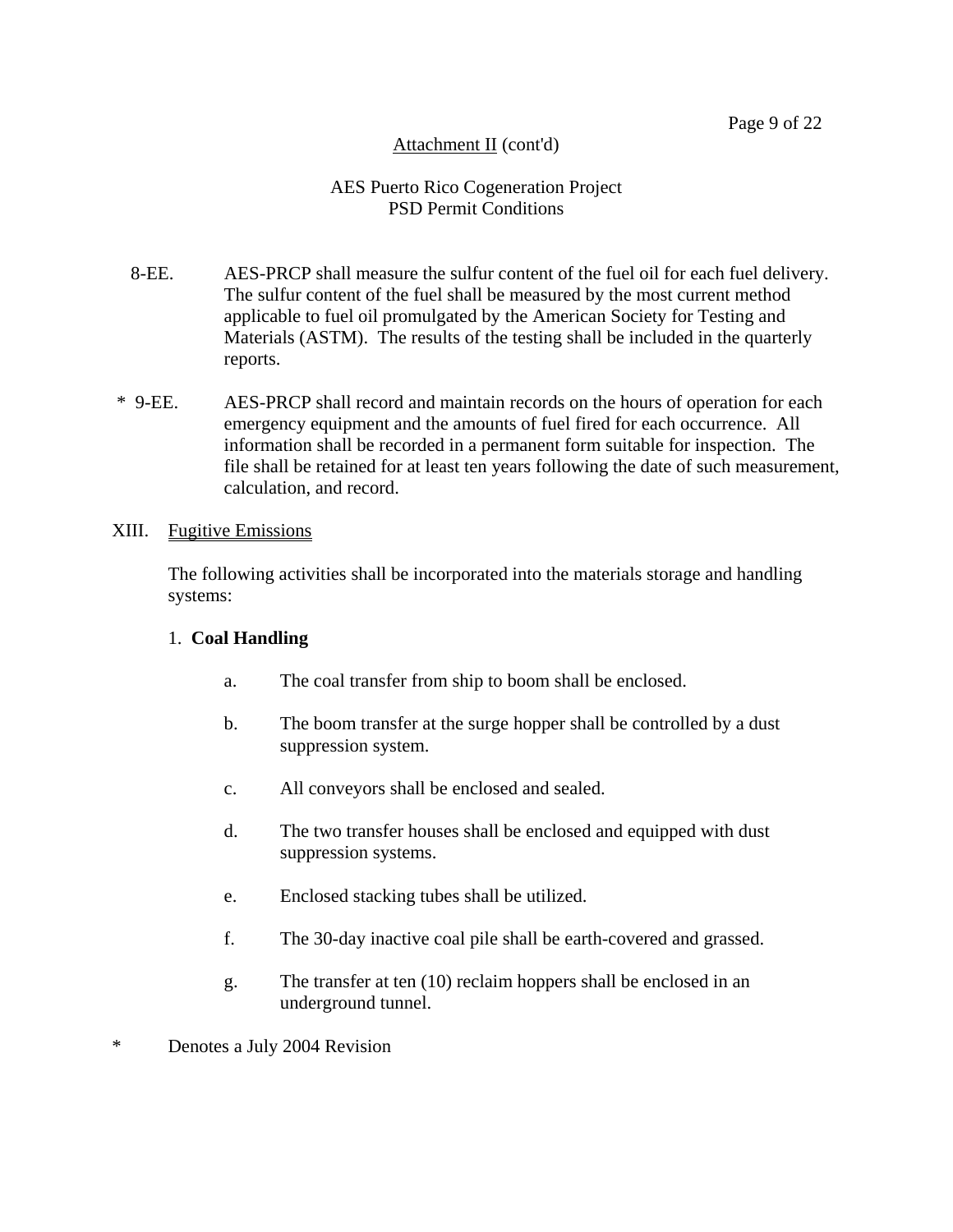#### Attachment II (cont'd) AES Puerto Rico Cogeneration Project PSD Permit Conditions

- h. The conveyor transfer to crusher, the crusher, the crusher transfer to conveyor, and the powerhouse bag filters shall be enclosed and connected to fabric filters.
- i. Total  $PM_{10}$  fugitive emissions from coal handling shall not exceed 1.13 tons/year.

## 2A. **Limestone Handling (if Delivered by Ship)**

- a. The limestone transfer from ship to boom shall be enclosed.
- b. The boom transfer at the surge hopper shall be controlled by a dust suppression system.
- c. All conveyors shall be enclosed and sealed.
- d. The two transfer houses shall be enclosed and equipped with dust suppression systems.
- e. An enclosed stacking tube shall be utilized.
- f. The 150-day pile of limestone shall be enclosed.
- g. The conveyor transfer to crusher and the crusher shall be enclosed and connected to a fabric filter.
- h. The pneumatic conveyor shall be connected to a fabric filter.
- i. The transfer at reclaim hopper shall be enclosed in an underground tunnel.

## 2B. **Limestone Handling (if Delivered by Truck)**

- a. The 150-day pile of limestone shall be enclosed.
- b. The conveyor transfer to crusher and the crusher shall be enclosed and connected to a fabric filter.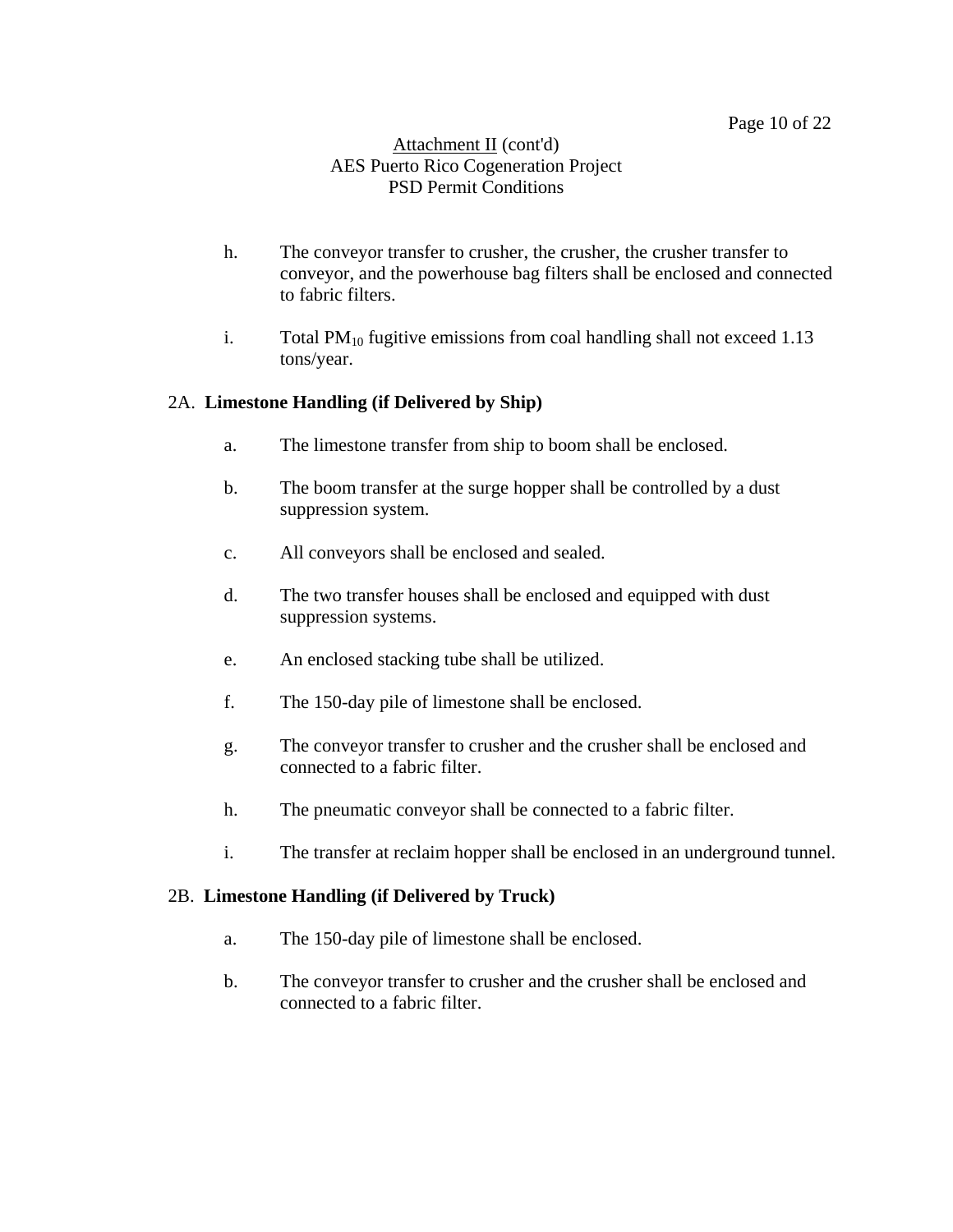## Attachment II (cont'd) AES Puerto Rico Cogeneration Project PSD Permit Conditions

- c. The pneumatic conveyor shall be connected to a fabric filter.
- d. The transfer at reclaim hopper shall be enclosed in an underground tunnel.
- e. Total  $PM_{10}$  fugitive emissions from limestone handling (delivered by ship and truck) shall not exceed 1.66 tons/year.

## 3. **Lime Handling**

- a. The pneumatic conveyor shall be connected to a fabric filter.
- b. The screw feeder shall be completely enclosed.
- \* c. Total  $PM_{10}$  fugitive emissions from lime handling shall not exceed 0.0445 ton/year.

## 4. **Ash Handling**

- a. The fly ash pneumatic conveyor, the fly ash silo to mixer, the bed ash pneumatic conveyor, the bed ash silo to mixer transfer, the batch mixer, and the transfer into truck area shall be enclosed and sealed.
- b. The ash rock processing lifts shall be wetted and compacted.
- c. The truck travel to spread and crush area, the transfer from truck area, the ash rock lift fracture area, the ash rock storage wind erosion, and the bulldozing area shall be wetted.
- d. The reclaim hopper shall be underground and enclosed.
- e. All conveyors shall be enclosed and sealed.
- f. Total  $PM_{10}$  fugitive emissions from ash handling shall not exceed 0.70 ton/year.
- \* Denotes a July 2004 Revision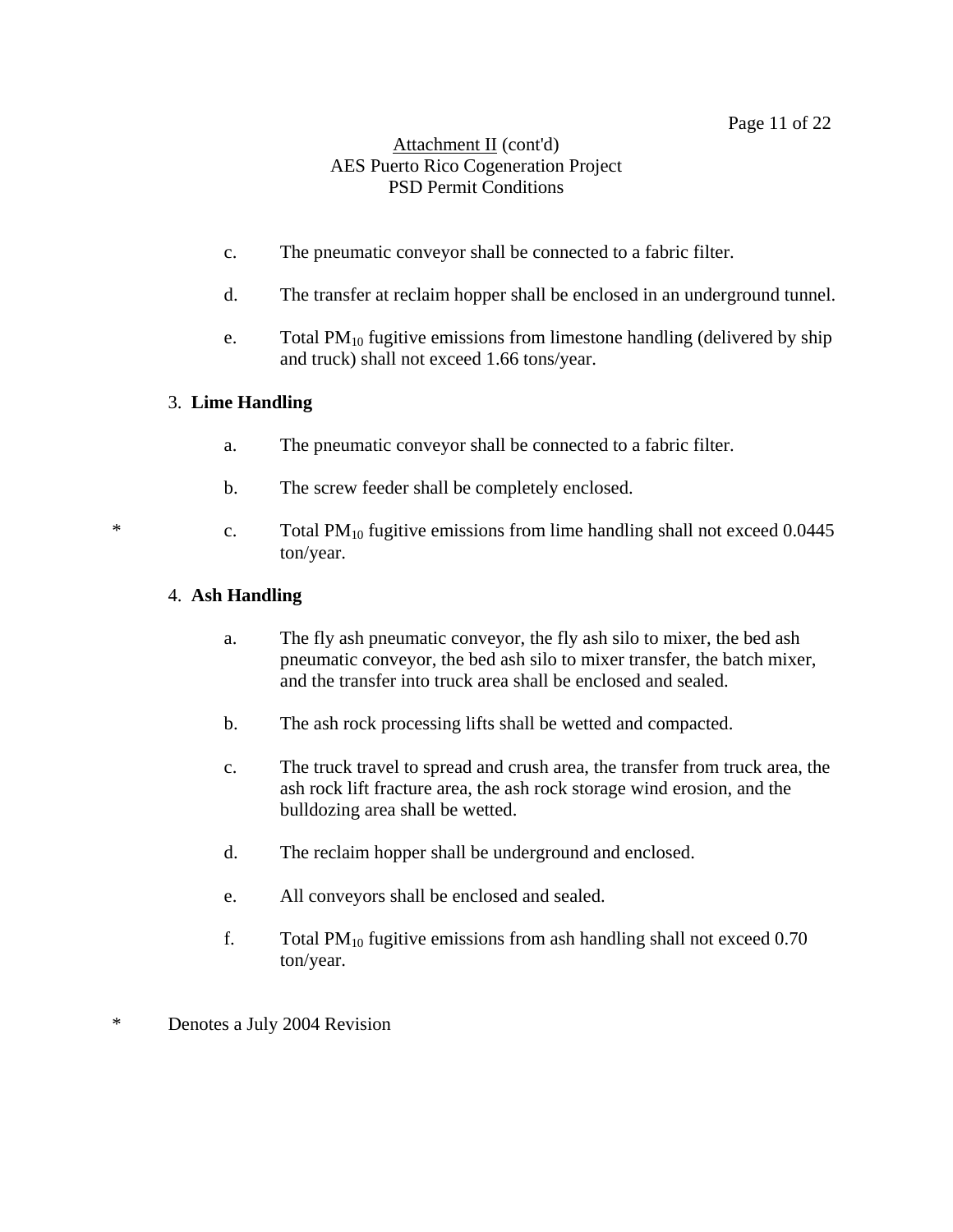## Attachment II (cont'd) AES Puerto Rico Cogeneration Project PSD Permit Conditions

\* g. Trucks may be used to haul unmixed bed ash and fly ash, conditioned ash (bed and fly ash mixed and wet) and manufactured aggregate offsite for on island beneficial uses. If so, AES-PRCP shall implement precautions to minimize fugitive emissions.

## XIV. Continuous Emission Monitoring (CEM)/Continuous Opacity Monitoring (COM) Requirements

- 1. Prior to the date of startup and thereafter, AES-PRCP shall install, calibrate, maintain, and operate the following continuous monitoring systems in each of the two flues of the fluidized bed combustion unit exhaust stack:
	- a. Continuous emission monitoring (CEM) systems to measure stack gas  $NO<sub>x</sub>$  (as measured  $NO<sub>2</sub>$ ) and  $SO<sub>2</sub>$  concentrations and a continuous opacity monitoring system. The systems shall meet EPA monitoring performance specifications (40 CFR Part 60.13 and 40 CFR Part 60, Appendix B, Performance Specifications 1, 2, and 3, and Appendix F).
	- b. A continuous monitoring system to measure stack gas volumetric flow rates. The system shall meet EPA monitoring performance specifications (40 CFR Part 52, Appendix E). EPA may approve an alternative to this monitoring system, such as using monitored data for emission rates on a lb/MMBTU basis and calculated plant heat input data on a MMBTU/hr basis, provided that EPA deems that this procedure will produce representative data.
	- c. A CEM system to measure CO and a continuous monitoring system to measure carbon dioxide or oxygen. These systems, at a minimum, shall meet EPA monitoring performance specifications of 40 CFR Part 60, Appendix B, Performance Specifications 3 and 4, and 40 CFR Part 60, Appendix F.
- 2. Not less than 60 days prior to the date of startup of the boiler(s), AES-PRCP shall submit to the EPA a Quality Assurance Project Plan for the certification of the CEM systems. CEM performance testing may not begin until the Quality Assurance Project Plan has been approved by EPA.
- \* Denotes a July 2004 Revision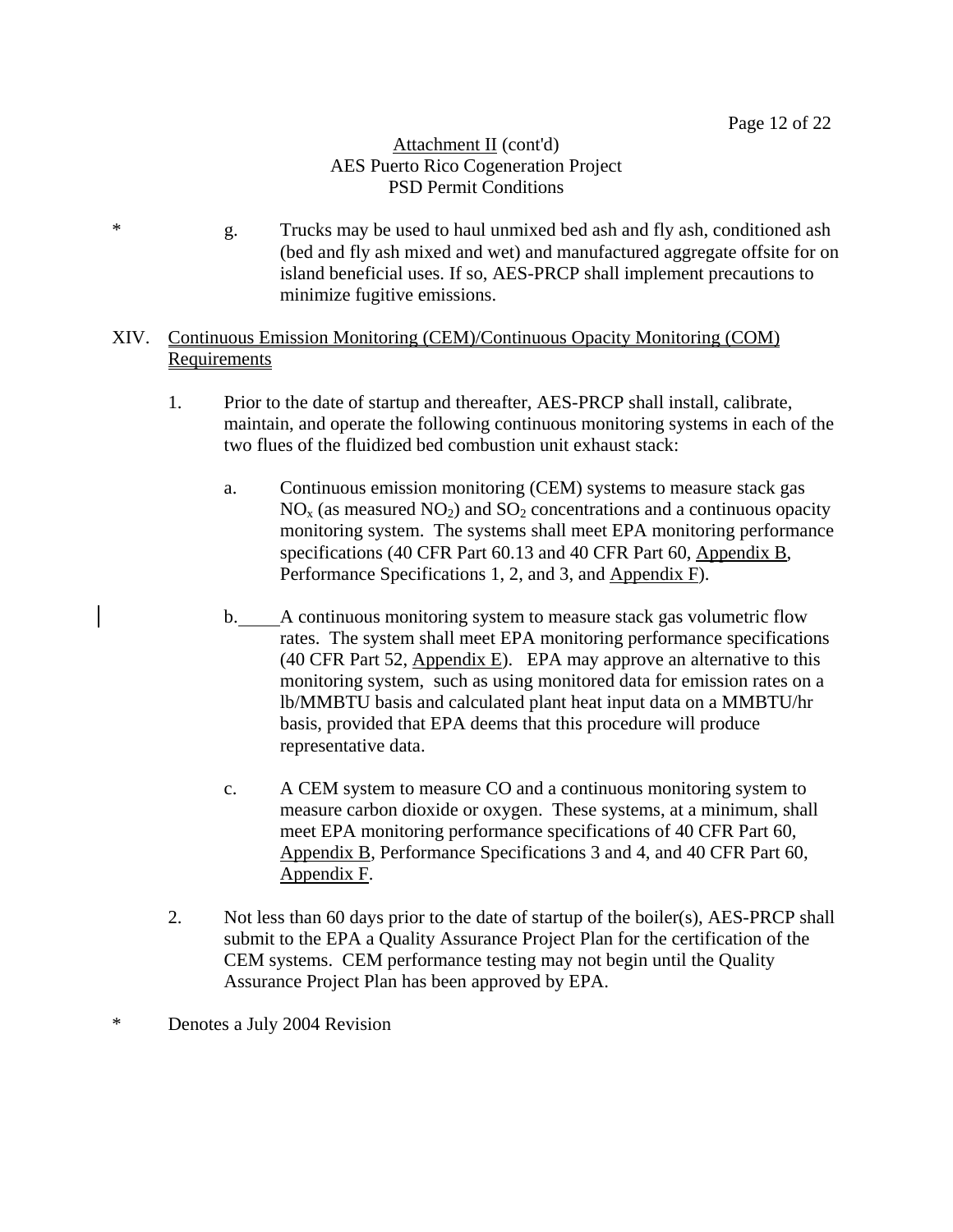## AES Puerto Rico Cogeneration Project PSD Permit Conditions

- 3. AES-PRCP shall notify EPA 15 days in advance of the date upon which demonstration of the CEM system performance will commence (40 CFR Part  $60.13(c)$ . The CEM system performance date shall be no later than the date of the initial performance testing required under Permit Condition XV. of this permit.
- 4. AES-PRCP shall submit a written report to EPA of the results of all monitor performance specification tests conducted on the monitoring system(s) within 45 days of the completion of the tests. The continuous emission monitors must meet all the requirements of the applicable performance specification test in order for the monitors to be certified.
- 5. AES-PRCP shall submit a written report of all excess emissions to EPA for every calendar quarter. All quarterly reports shall be postmarked by the 30th day following the end of each quarter and shall include the information specified below:
	- a. The magnitude of excess emissions computed in accordance with 40 CFR Part 60.13(h), any conversion factor(s) used, and the date and time of commencement and completion of each time period of excess emissions.
	- b. Specific identification of each period of excess emissions that occurs during startups, shutdowns, and malfunctions for each fluidized bed combustion unit. The nature and cause of any malfunction (if known) and the corrective action taken or preventive measures adopted shall also be reported.
	- c. The date and time identifying each period during which the continuous monitoring system was inoperative except for zero and span checks and the nature of the system repairs or adjustments.
	- d. When no excess emissions have occurred or the CEM system has not been inoperative, repaired, or adjusted, such information shall be stated in the report.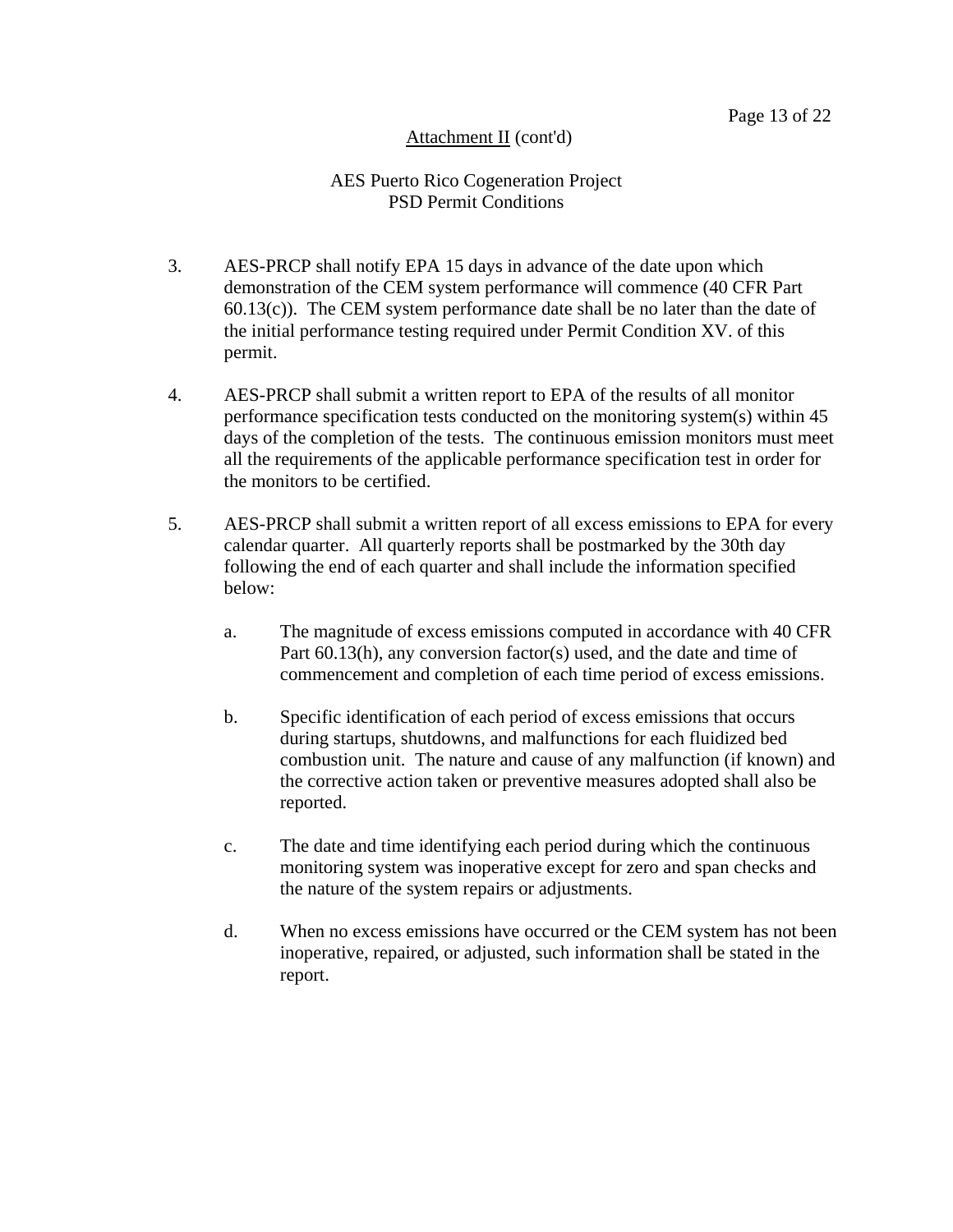## AES Puerto Rico Cogeneration Project PSD Permit Conditions

- e. Results of quarterly monitor performance audits, as required in 40 CFR Part 60, Appendix F.
- f. Excess emissions shall be defined as:
	- i) any consecutive 24-hour period during which the average emission of  $NO<sub>x</sub>$ , as measured by the CEM system, exceeds the corresponding mass or concentration emission limit set for  $NO<sub>x</sub>$  in Condition VIII.2-CFB above.
	- ii) any eight-hour period during which the average emission of CO, as measured by the CEM system, exceeds the corresponding mass or concentration emission limit set for CO in Condition VIII.3-CFB above.
	- iii) any 3-hour period during which the average emission of  $SO_2$ , as measured by the CEM system, exceeds the corresponding mass or concentration emission limits set for  $SO<sub>2</sub>$  in Condition VIII.4-CFB above.
	- iv) any 6-minute period during which the average opacity, as measured by the CEM system, exceeds 20% opacity, except for one 27% opacity per each one-hour period.
- g. For the purposes of this permit, excess emissions indicated by the CEM systems, except during startup or shutdown, shall be considered violations of the applicable emission limits.
- \* 6. AES-PRCP shall maintain a file of all measurements, including CEM system performance evaluations; all CEM systems or monitoring device calibration checks; adjustments and maintenance performed on these systems or devices; and all other information required by 40 CFR Part 60 recorded in a permanent form suitable for inspection. The file shall be retained for at least ten years following the date of such measurement, maintenance, reports, and records.
- \* Denotes a July 2004 Revision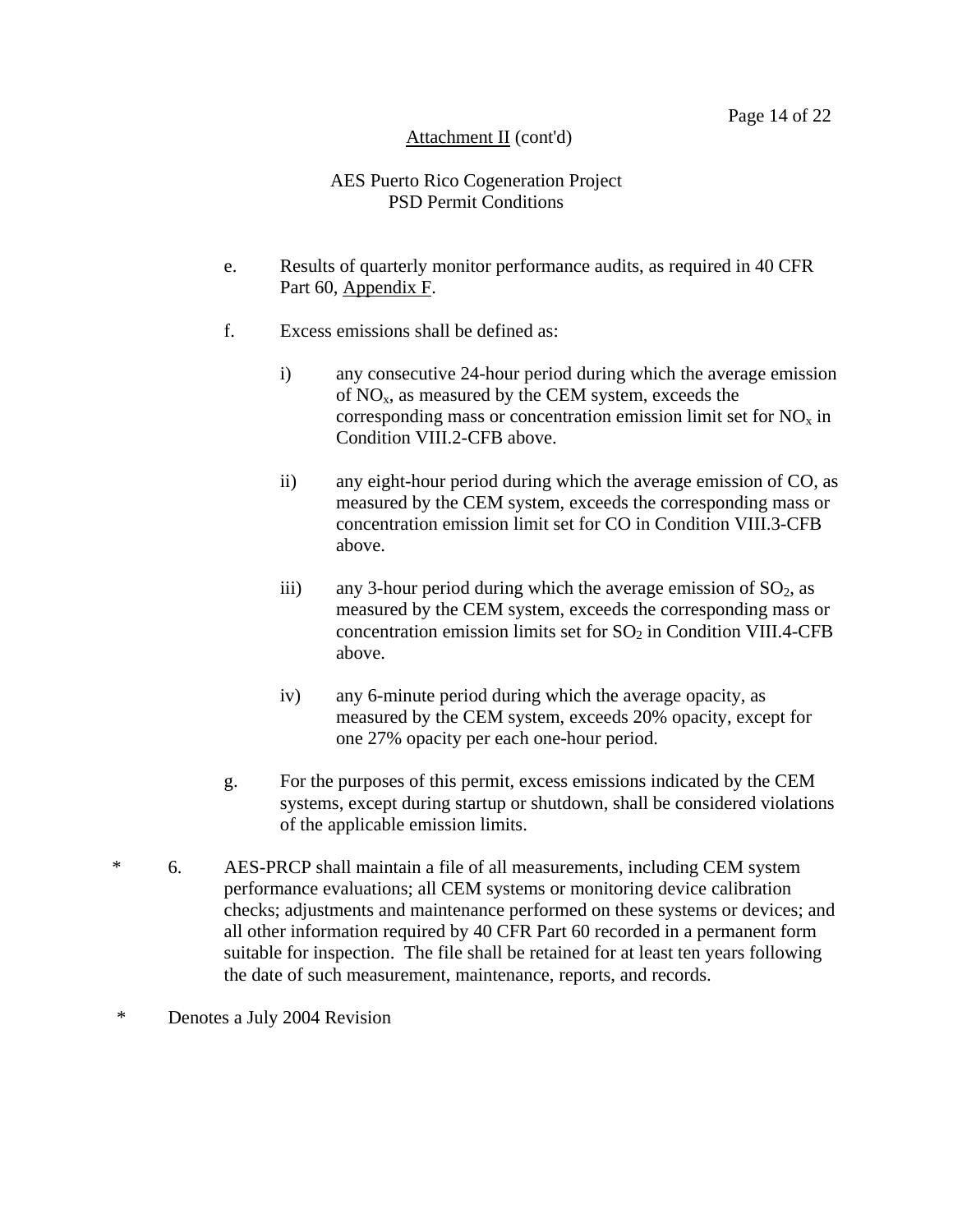## AES Puerto Rico Cogeneration Project PSD Permit Conditions

- 7. Emissions in excess of the applicable emission limit listed under Condition VIII. of this permit, during periods of startup and shutdown, shall not be considered a violation of the applicable emission limit.
- 8. For the purposes of this permit, startup and shutdown shall be defined as:
	- a. **Startup** Circulating Fluidized Bed (CFB) boiler startup is defined as the period beginning with initial use of the burners firing low sulfur distillate fuel oil  $(< 0.05\%$  S) and ending at the time when the load has increased to 227.15 MW, when both CFB boilers are operating, or 113.58 MW, when a single CFB boiler is operating. The duration of the startup shall not exceed fourteen (14) consecutive hours for any given individual boiler startup.
- \* b. **Post-Outage Startup** CFB boiler post-outage startup is defined as the period of time beginning with the initial use of the CFB's startup burner after new refractory is installed in the combustor. After the new refractory is installed, it must be dried by subjecting it to gradually increasing temperature. The post-outage startup shall be allowed up to twice per year for an average of one startup per boiler. The duration of the post-outage startup shall not exceed 50 consecutive hours for any given startup. The amount of fuel burned shall not exceed 4,200 gallons per hour, 85,000 gallons per day and a total of 175,000 gallons per startup.
	- c. **Shutdown** CFB boiler shutdown is defined as the period of time beginning with the load decreasing from 227.15 MW, when both CFB boilers are operating, or 113.58 MW, when a single CFB boiler is operating, and ending when the bed material fluidizing air has been discontinued. The duration of the shutdown shall not exceed eight (8) consecutive hours for any given individual boiler shutdown.

## \* Denotes a July 2004 Revision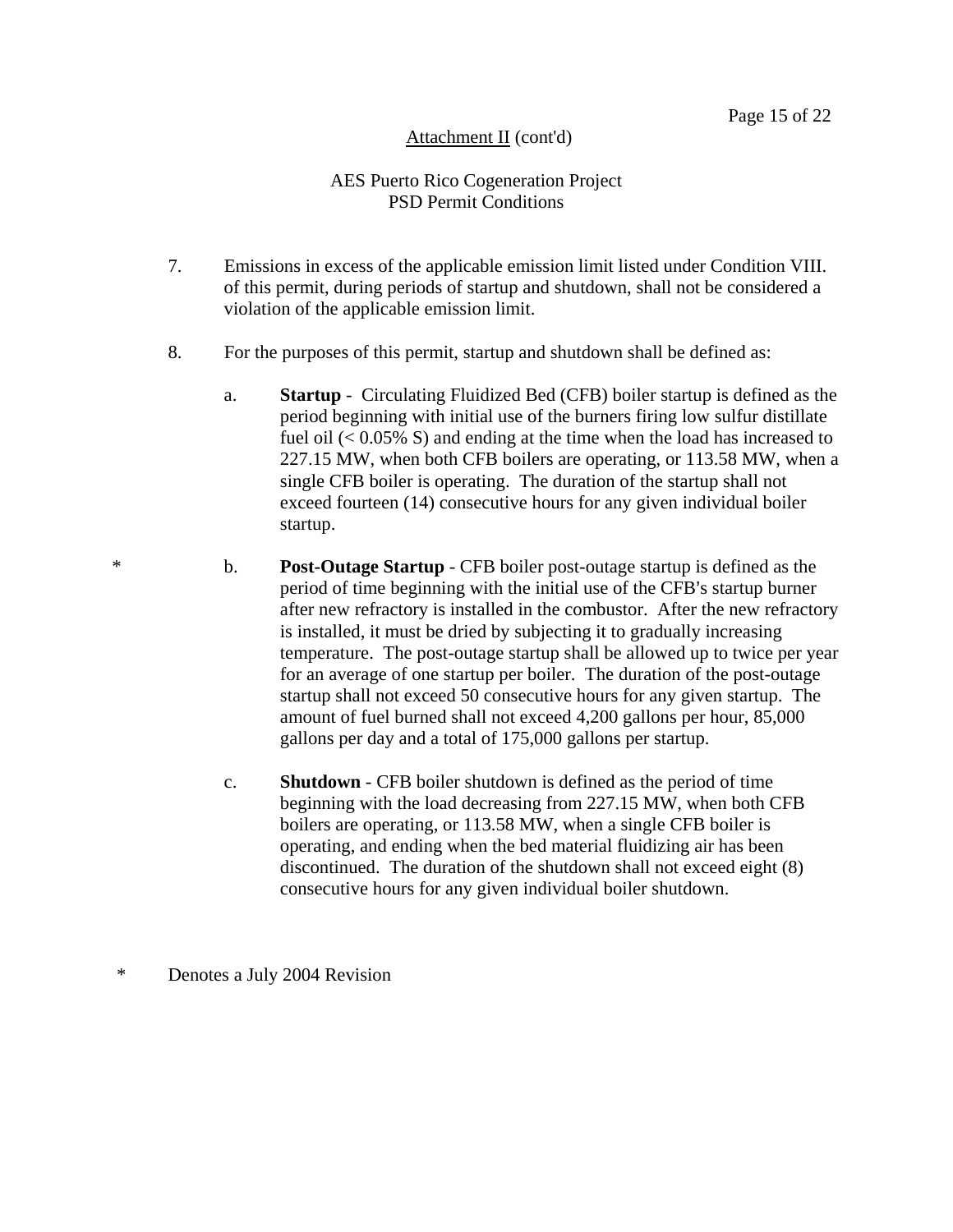## AES Puerto Rico Cogeneration Project PSD Permit Conditions

 9. At all times, including periods of startup, shutdown, and malfunction, AES-PRCP shall, to the extent practicable, maintain and operate the CFBs including associated air pollution control equipment in a manner consistent with good air pollution control practice for minimizing emissions. Determination of whether acceptable operating and maintenance procedures are being used will be based on information available to EPA and/or PREQB which may include, but is not limited to, monitoring results, opacity observations, review of operating and maintenance procedures, and inspection of the facility.

#### XV. Performance Test Requirements

- 1. Within 60 days after achieving the maximum production rate of the boilers, but no later than 180 days after initial startup as defined in 40 CFR Part 60.2, and at such other times as specified by the EPA, AES-PRCP shall conduct performance tests for  $SO_2$ ,  $NO_x$ , PM, PM<sub>10</sub>, CO, VOCs, lead, fluorides, opacity, sulfuric acid mist, and fugitive emissions. All performance tests shall be conducted at the maximum operating capacity of the unit(s) being tested and/or other loads specified by EPA.
- 2. At least 60 days prior to actual testing, AES-PRCP shall submit to the EPA a Quality Assurance Project Plan detailing methods and procedures to be used during the performance stack testing. A Quality Assurance Project Plan that does not have EPA approval may be grounds to invalidate any test and require a re-test.
- 3. AES-PRCP shall demonstrate that the lead emissions from the facility do not exceed the PSD significance level of 0.6 tons per year. AES-PRCP estimates that its maximum hourly emission of lead from the CFB boilers is 0.0208 lb/hour (0.087 ton/year).
- 4. AES-PRCP shall use the following test methods, or a test method which would be applicable at the time of the test and detailed in a test protocol approved by EPA:
	- a. Performance tests to determine the stack gas velocity, sample area, volumetric flowrate, molecular composition, excess air of flue gases, and moisture content of flue gas shall be conducted using 40 CFR Part 60, Appendix A, Methods 1, 2, 3, and 4.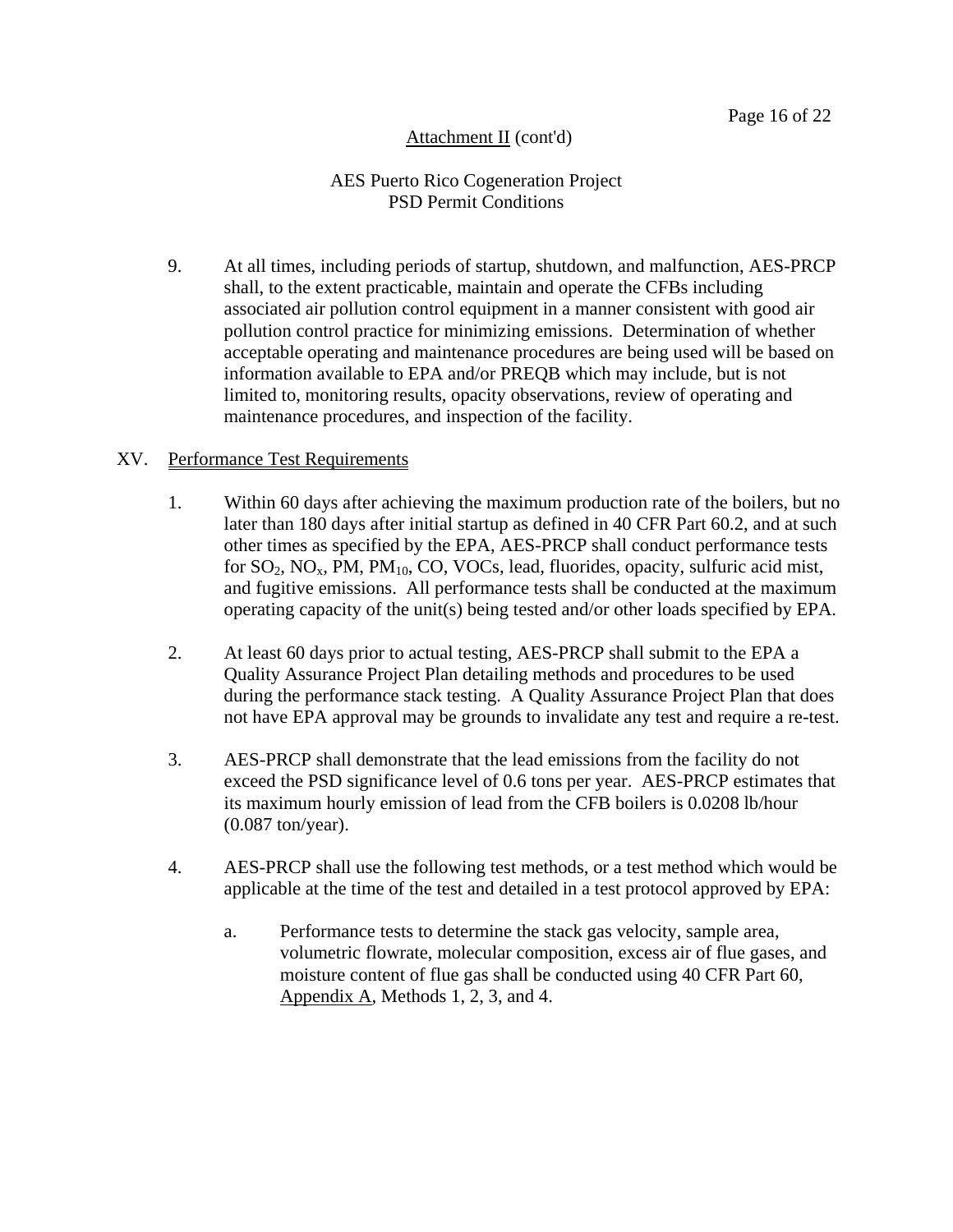## AES Puerto Rico Cogeneration Project PSD Permit Conditions

- b. Performance tests for the emissions of  $NO<sub>x</sub>$  shall be conducted using 40 CFR Part 60, Appendix A, Method 7E.
- c. Performance tests for the emissions of  $SO_2$  shall be conducted using 40 CFR Part 60, Appendix A, Method 6C.
- d. Performance tests for the emissions and control efficiency of PM shall be conducted using 40 CFR Part 60, Appendix A, Method 5.
- e. Performance tests for the emissions of  $PM_{10}$  shall be conducted using 40 CFR Part 51, Appendix M, Method 201 (exhaust gas recycle procedure) or Method 201A (constant flow rate procedure) and Method 202.
- f. Performance tests for the emissions of CO shall be conducted using 40 CFR Part 60, Appendix A, Method 10.
- g. Performance tests for the emissions of volatile organic compounds shall be conducted using 40 CFR Part 60, Appendix A, Method 25A and Method 18 (take the difference between the two results).
- h. Performance tests for the emissions of fluorides shall be conducted using 40 CFR Part 60, Appendix A, Method 13B.
- i. Performance tests for the emissions of sulfuric acid mist shall be conducted using 40 CFR Part 60, Appendix A, Method 8.
- j. Performance tests for the emissions of lead shall be conducted using 40 CFR Part 60, Appendix A, Method 29.
- k. Performance tests for the drift rate on two of the cooling tower cells shall be conducted using the isokinetic sampling system with the heated beakpack style method (HBIK) to confirm the specified drift rate of 2.25 gallons/minute.
- l. Performance tests for the visual determination of fugitive emissions from the coal, limestone, and ash handling shall be conducted using 40 CFR Part 60, Appendix A, Method 22.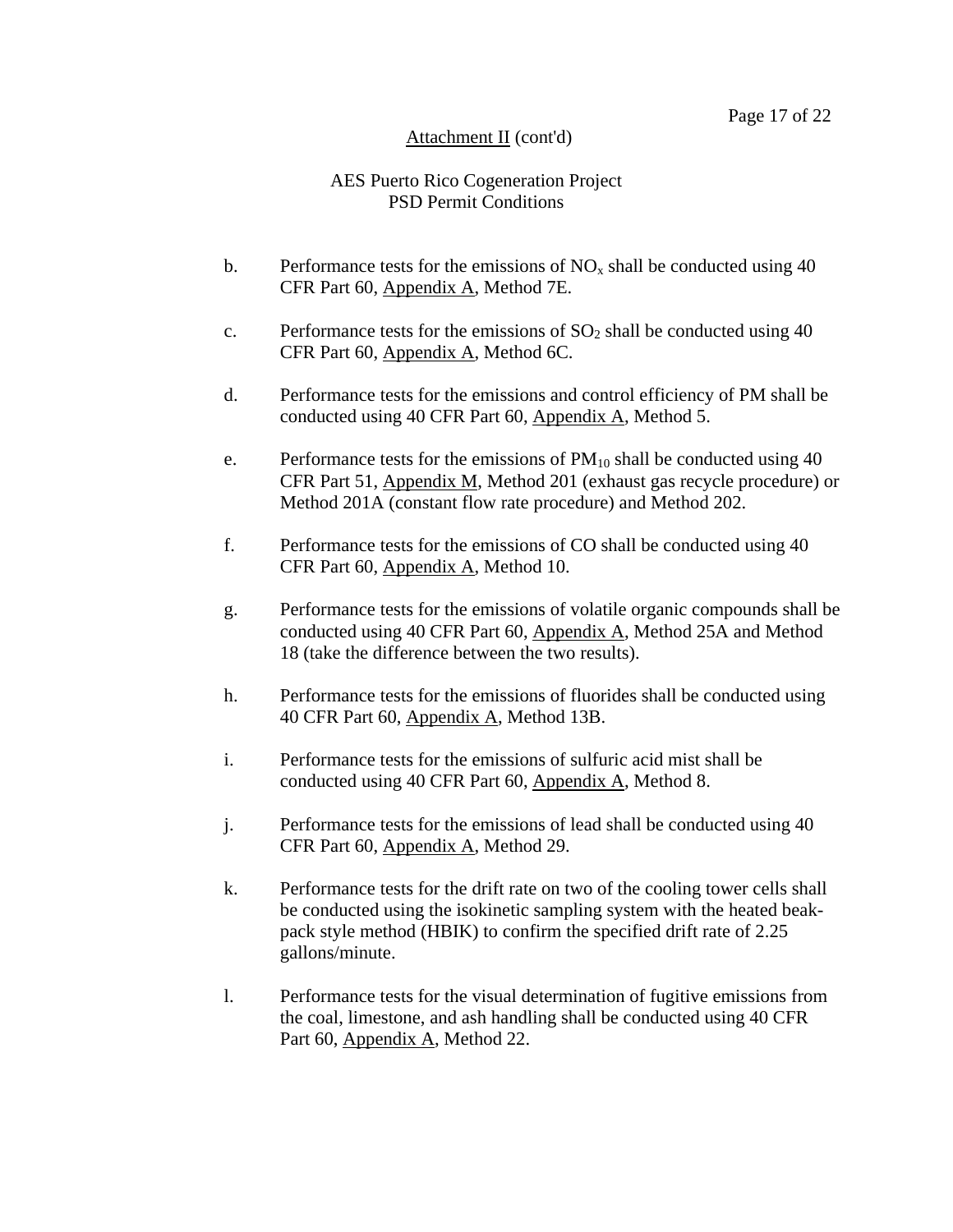## AES Puerto Rico Cogeneration Project PSD Permit Conditions

- m. Performance tests for the visual determination of the opacity of emissions from the stack shall be conducted using 40 CFR Part 60, Appendix A, Method 9 and the procedures stated in 40 CFR Part 60.11.
- 5. The ammonia slip shall be met by maintaining the optimum urea injection flow rate at various operating loads. The optimum urea injection flow rate needed to achieve the ammonia slip limit shall be determined during the performance test and shall become a condition of this permit.
- 6. Test results indicating that emissions are below the limits of detection shall be deemed to be in compliance.
- 7. Additional performance tests may be required at the discretion of the EPA for any or all of the above pollutants.
- 8. For performance test purposes, sampling ports, platforms and access shall be provided by AES-PRCP on the combustion exhaust system in accordance with 40 CFR Part 60.8(e).
- 9. Results of emission testing must be submitted to EPA within 60 days after completion of performance tests.
- 10. Operations during periods of startup, shutdown, and malfunction shall not constitute representative conditions for the purpose of a performance test.

#### XVI. Other Requirements

## 1. **Coal Sampling**

Coal samples shall be taken and analyzed monthly to determine ash content (% by weight); sulfur content (% by weight); and heat value (BTUs per lb). These shall be measured by the most current methods applicable to coal promulgated by the American Society for Testing and Materials (ASTM). Reports are to be submitted to EPA every calendar quarter.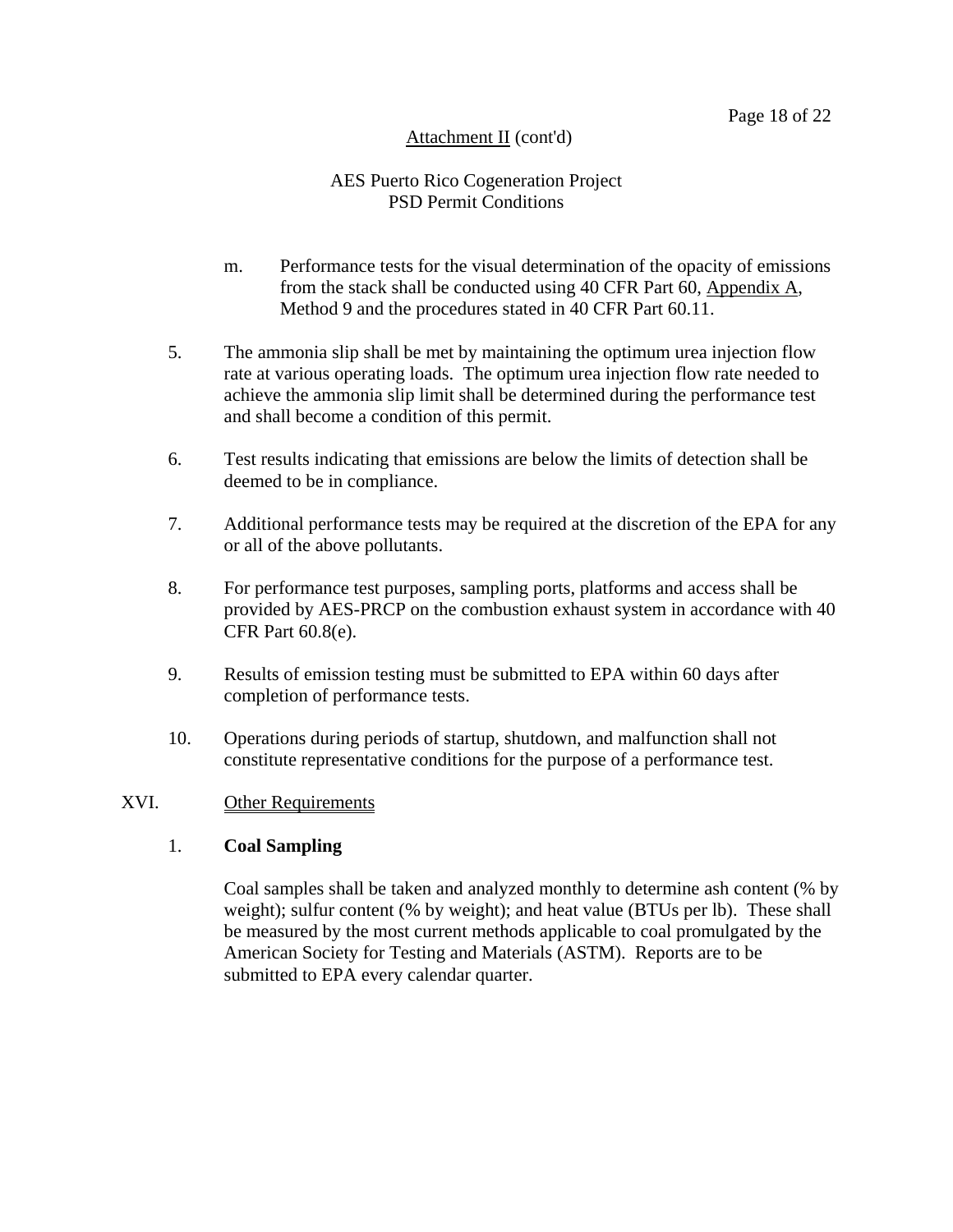## AES Puerto Rico Cogeneration Project PSD Permit Conditions

#### 2.a **Coal Lead Content**

The lead content of the coal/fuel oil shall be monitored such that total annual lead emissions from the facility do not exceed the PSD significance level of 0.6 tons per year. AES-PRCP shall demonstrate, at least annually starting with the 400th day after facility startup and, no longer than each 365th day thereafter, that lead emissions are below the PSD significance level. The lead content of the fuels shall be measured using the most current applicable ASTM method.

#### 2.b **Coal Fluorine Content**

The fluorine content of the coal shall be monitored on a monthly basis such that the total annual fluoride emissions from the facility do not exceed 9.8 tons per 12 month rolling average calculated every month. The fluorine content of the coal shall be measured using the most current applicable ASTM method.

#### 3. **New Source Performance Standards (NSPS) Compliance**

AES-PRCP shall comply with the requirements codified in:

- a. Standards of Performance for Electric Utility Steam Generating Units (40 CFR Part 60, Subpart Da) -- boilers.
- b. Standards of Performance for Coal Preparation Plants (40 CFR Part 60, Subpart Y) -- coal handling.
- c. Standards of Performance for Nonmetallic Mineral Processing Plants (40 CFR Part 60, Subpart OOO) -- limestone processing.

#### 4. **PSD Increment and NAAQS Modeling Analyses**

AES-PRCP shall conduct air dispersion modeling analyses of the Prevention of Significant Deterioration of Air Quality (PSD) increments and National Ambient Air Quality Standards (NAAQS) for  $SO<sub>2</sub>$  which involves the combined impacts from other nearby existing sources. This shall be done under the following conditions: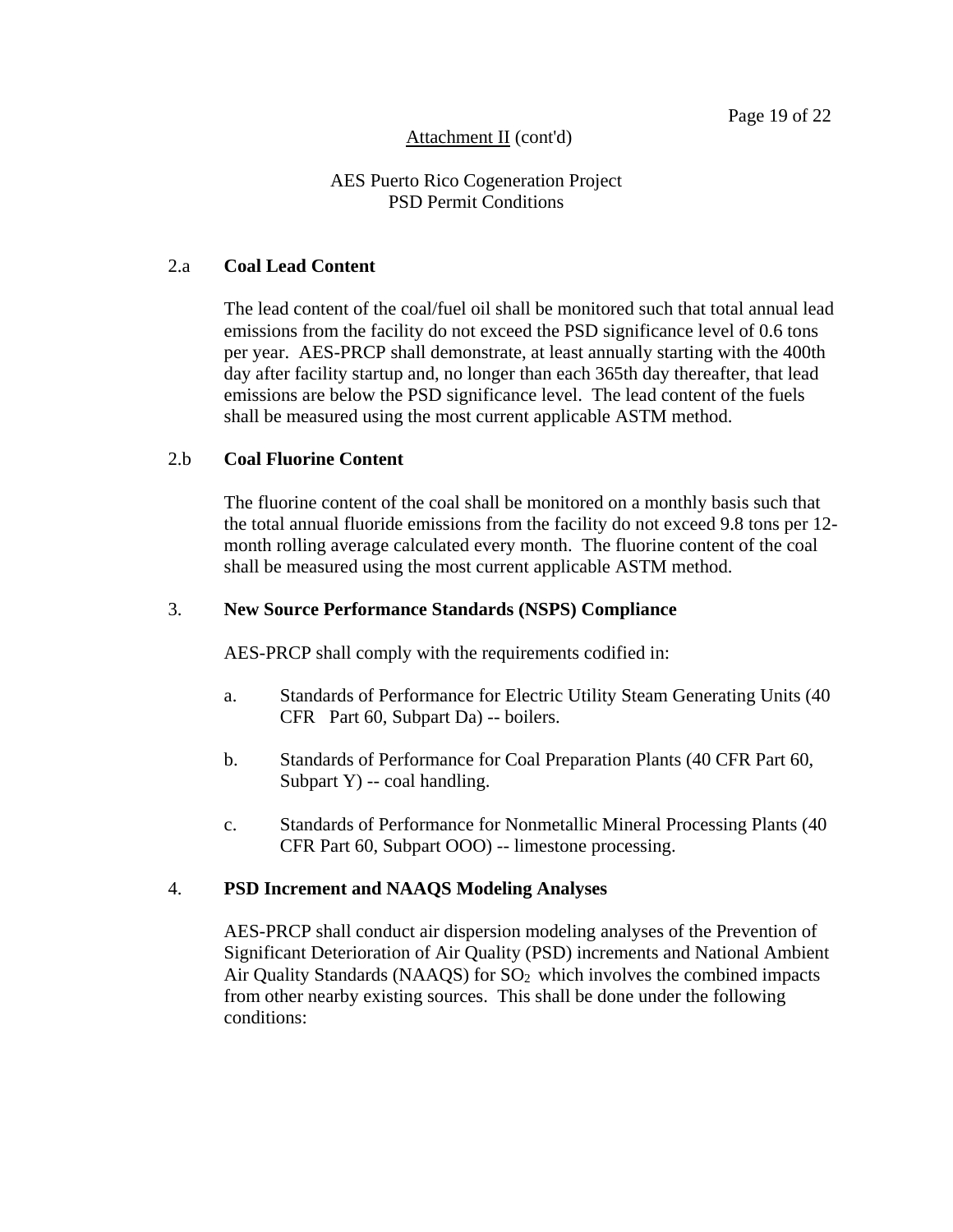## AES Puerto Rico Cogeneration Project PSD Permit Conditions

- a. The modeling analyses shall conform with the EPA "Guideline on Air Quality Models" (40 CFR  $\S$  51, Appendix W), air permit regulations (40 CFR  $\S$ 51 and  $\S$ 52), and the approved dispersion modeling protocol submitted to EPA for the AES-PRCP.
- b. The emission inventory incorporated into the modeling analysis shall include, at a minimum, the background sources agreed upon by AES-PRLP and EPA in the approved modeling protocol for the AES-PRCP. Also, the modeling domain shall encompass, at a minimum, the domain agreed upon by AES-PRLP and EPA in the approved modeling protocol for the AES-PRCP. (Refer to May 18, 1995 letter from TRC to EPA; July 22, 1995 letter from EPA to TRC; October 2, 1995 letter from ENSR to EPA and October 17, 1995 letter from ENSR to EPA.)
- c. The same models, assumptions, and meteorological database used by AES-PRCP in the permit application shall be used for these air quality standards.
- d. AES-PRCP shall submit the modeling analyses to EPA within three (3) to six (6) months of the effective date of this PSD permit.

#### 5. **Postconstruction Ambient Monitoring**

AES-PRCP shall install and maintain an  $SO_2$  ambient monitor in a location which is approved by EPA prior to the operation of the facility. The  $SO<sub>2</sub>$  ambient monitor shall operate upon commencement of operation of the facility. AES-PRCP shall also meet the following conditions:

- a. The duration of the monitoring collection shall not exceed 365 days unless the monitor records an exceedance of the applicable NAAQS in which case EPA may extend the monitoring.
- b. The monitor shall operate according to an approved EPA QA/QC plan.
- c. The monitoring data shall be recorded and submitted to EPA and PREQB on a quarterly basis. If an exceedance is measured, AES-PRCP shall notify EPA and PREQB of such an exceedance in writing within 15 days of its completion of normal QA/QC procedures for the specified month.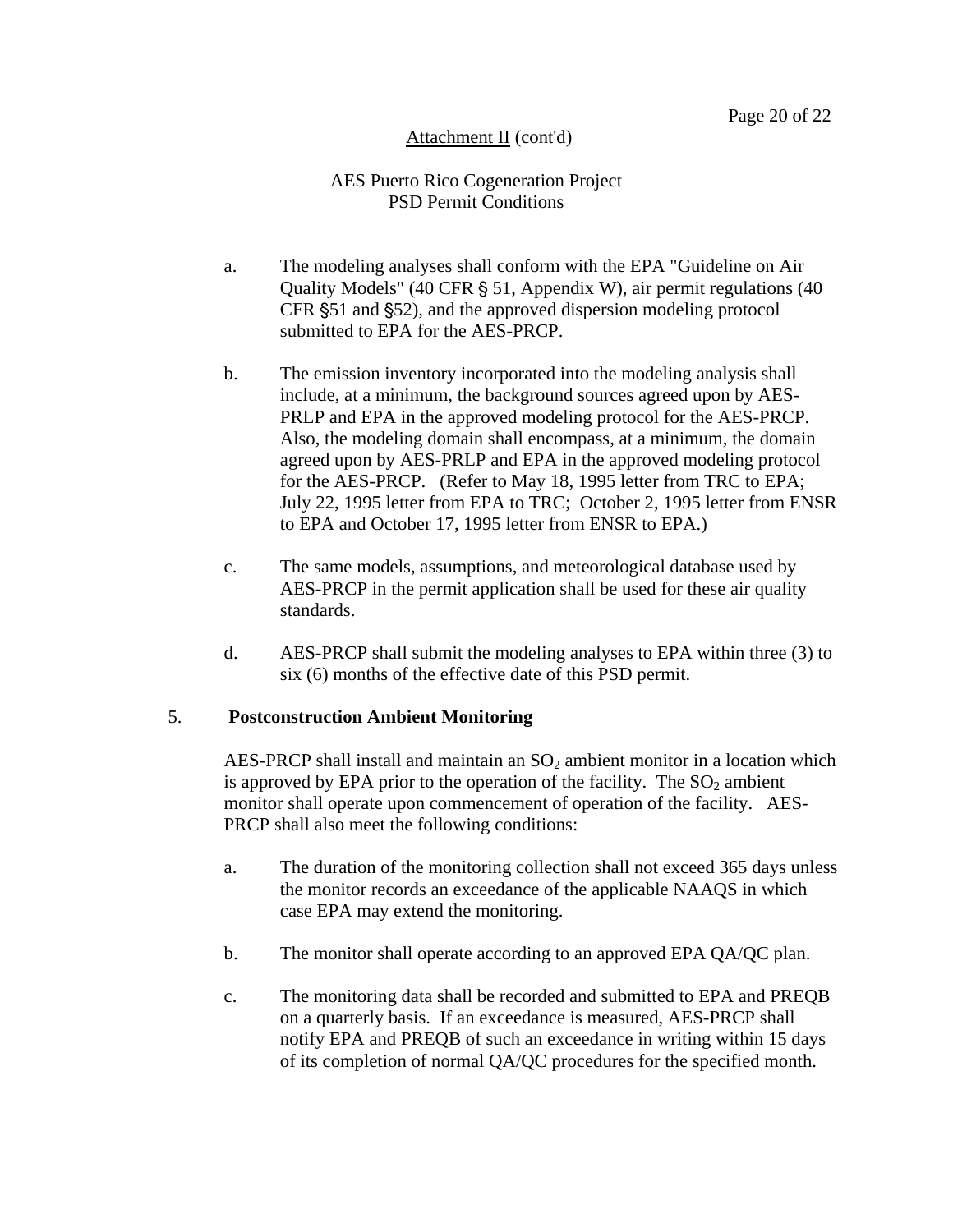## AES Puerto Rico Cogeneration Project PSD Permit Conditions

#### 6. **Maximum Annual Capacity Factor**

- a. AES-PRCP shall not exceed a maximum annual capacity factor of 95% during any period of 12 consecutive months. Compliance will be demonstrated by limiting facility fuel use to a maximum of 40,966,709 MMBtu during any period of 12 consecutive months. AES-PRCP shall maintain fuel use records to demonstrate compliance with this condition.
- b. "Annual capacity factor" means the ratio between the actual heat input to the steam generating units from fuel use during a period of 12 consecutive calendar months and the potential heat input to the steam generating units from fuels had the steam generating units been operated for 8,760 hours during that 12-month period at the maximum design heat input capacity of 4922.7 MMBtu/hr. Therefore, a maximum annual capacity factor of 95% means fuel use will not exceed 40,966,709 MMBtu during a period of 12 consecutive calendar months.

#### XVII. Malfunction

Any failure of air pollution control equipment, process equipment, or of a process to operate in a normal manner which results in an increase in emissions above any allowable emission limit stated in Condition VIII of this Attachment II and actions taken on any unit must be reported by telephone within 24 hours to:

Chief, Air Permit Division Puerto Rico Environmental Quality Board Santurce, Puerto Rico 00910 (787) 767-8071

In addition, the EPA Regional Administrator (RA) and the Puerto Rico Environmental Quality Board (PREQB) shall be notified in writing within (15) days of any such failure. This notification shall include: a description of the malfunctioning equipment or abnormal operation; the date of the initial failure; the period of time over which emissions were increased due to the failure; the cause of the failure; the estimated resultant emissions in excess of those allowed under Condition VIII of this Attachment II; and the methods utilized to restore normal operations. Compliance with this malfunction notification provision shall not excuse or otherwise constitute a defense to any violations of this permit or of any law or regulations which such malfunction may cause.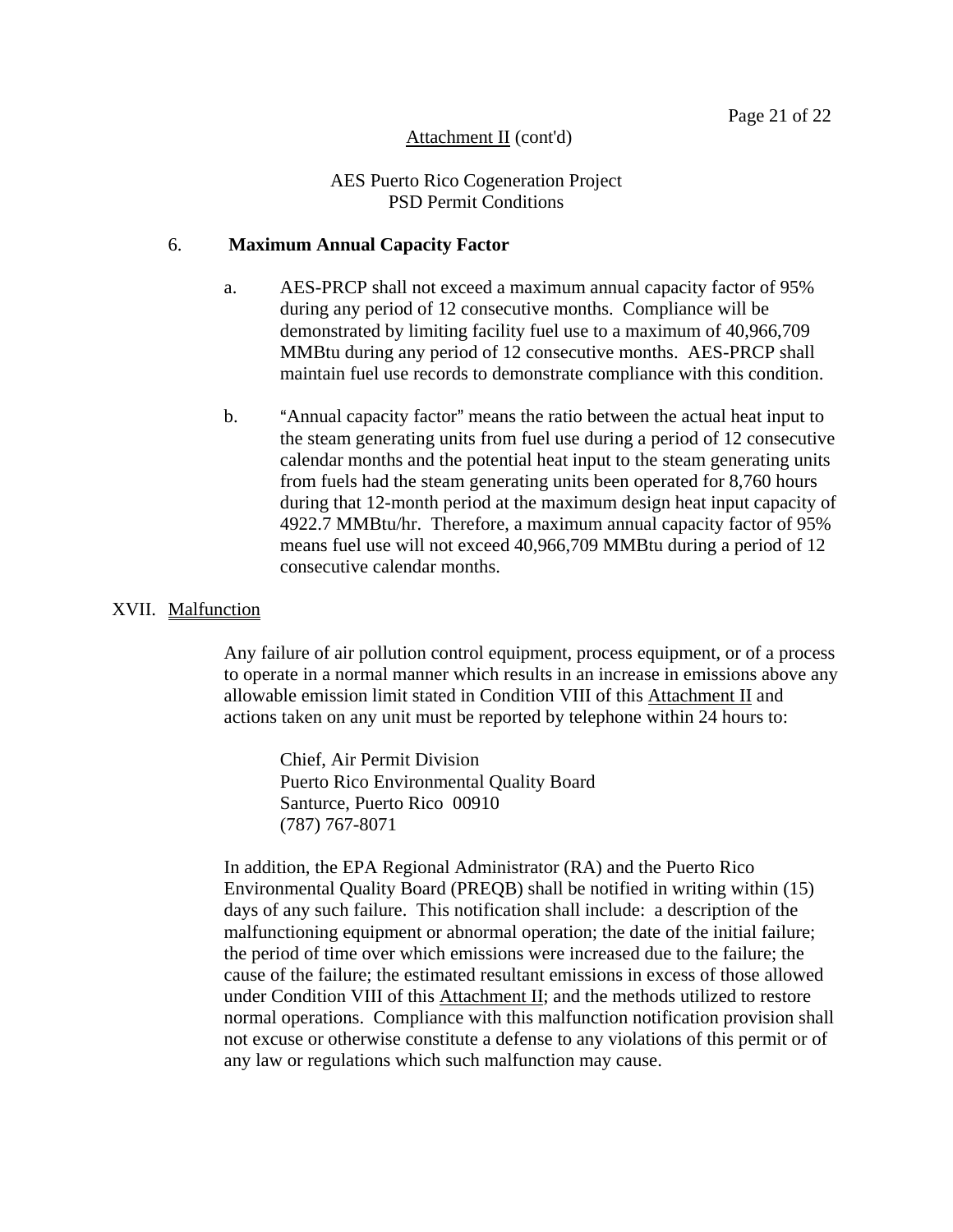#### AES Puerto Rico Cogeneration Project PSD Permit Conditions

#### XVIII. Recordkeeping and Reporting Requirements

- \* 1. All records required to be maintained by this permit shall be kept for a period of at least ten (10) years.
	- 2. All reports required by this permit shall be submitted to:

Chief, Air Compliance Branch Division of Enforcement and Compliance Assistance U.S. Environmental Protection Agency Region 2 290 Broadway - 21st Floor New York, New York 100007-1866

Copies of the reports shall also be submitted to:

- a. Region 2 CEM Coordinator U.S. Environmental Protection Agency Region 2 Air and Water QA Team Monitoring and Assessment Branch 2890 Woodbridge Avenue - MS-102 Edison, New Jersey 08837-3679
- b. Director, Caribbean Environmental Protection Division U.S. Environmental Protection Agency Region 2 Centro Europa Building 1492 Ponce de Leon Avenue, Suite 417 Santurce, Puerto Rico 00907-4127
- c. Director, Air Permit Division Puerto Rico Environmental Quality Board P.O. Box 11488 Santurce, Puerto Rico 00910
- \* Denotes a July 2004 Revision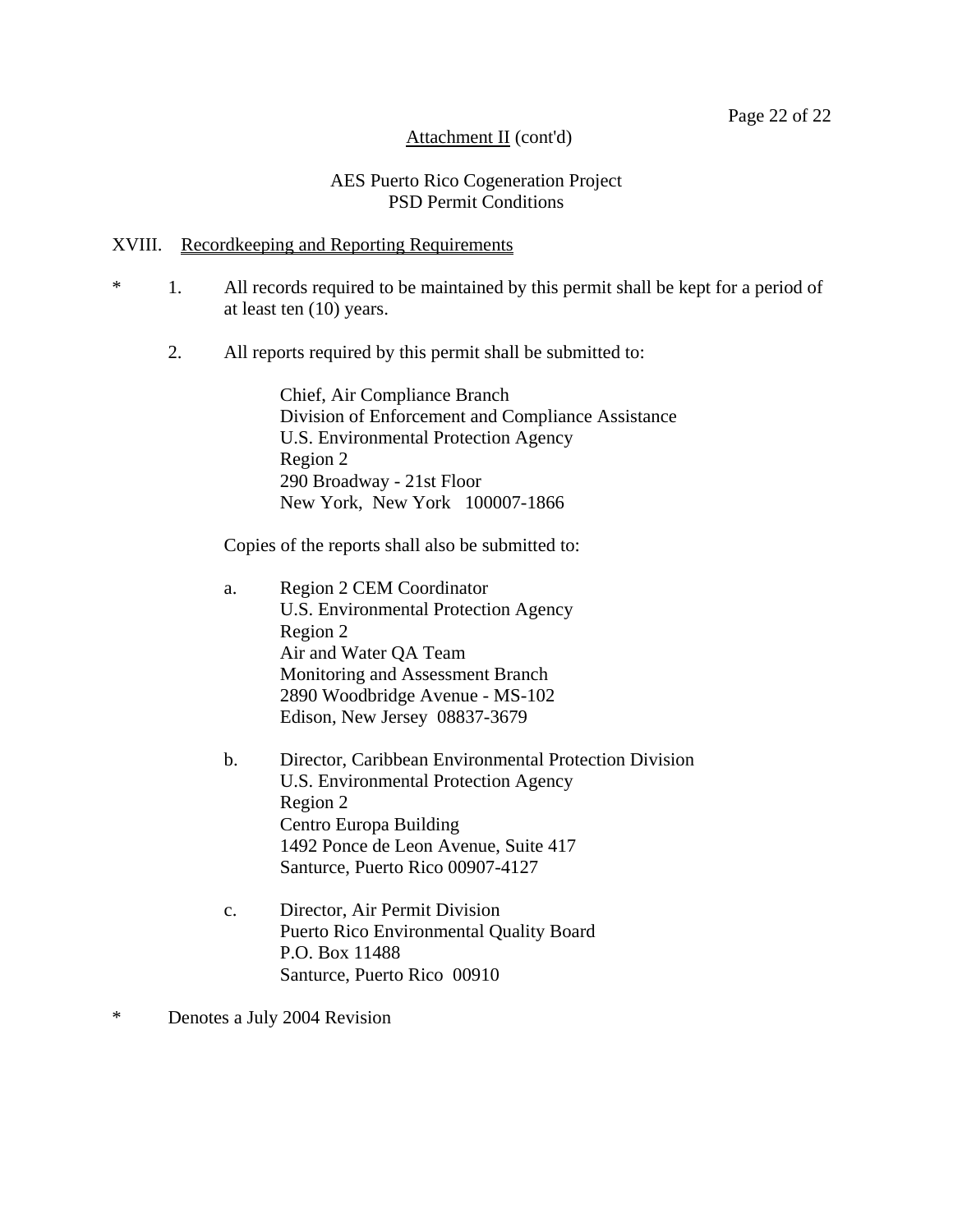## Attachment III AES Puerto Rico Cogeneration Project Air Quality Impacts

**Projected Maximum Impacts from the AES Puerto Rico Cogeneration Project Air Quality Impacts (** <sup>F</sup>**g/m3) - October 2001**

| <b>POLLUTANT</b> | <b>AVERAGING</b><br><b>TIME</b> | AES-<br><b>PRCP's</b><br><b>MODELED</b><br><b>IMPACT</b> | <b>SIGNIFICANCE</b><br><b>LEVEL</b> | <b>AES-PRCP</b><br>$+$<br><b>Background</b><br><b>Sources</b><br><b>PSD</b><br><b>Increment</b> | <b>AES-PRCP</b><br>$+$<br><b>Background</b><br><b>Sources</b><br><b>NAAQS</b> | <b>PSD</b> Incrt | <b>NAAQS</b>      |
|------------------|---------------------------------|----------------------------------------------------------|-------------------------------------|-------------------------------------------------------------------------------------------------|-------------------------------------------------------------------------------|------------------|-------------------|
| NO <sub>2</sub>  | Annual                          | 0.81                                                     | $\mathbf{1}$                        | <b>Not</b><br>Calculated <sup>1</sup>                                                           | Not Calculated <sup>1</sup>                                                   | 25               | 100               |
| SO <sub>2</sub>  | Annual<br>24-hour<br>3-hour     | 0.55<br>4.97<br>20.0                                     | 5<br>25                             | <b>Not</b><br>Calculated <sup>1</sup>                                                           | Not Calculated <sup>1</sup>                                                   | 20<br>91<br>512  | 80<br>365<br>1300 |
| $PM_{10}$        | Annual<br>24-hour               | 2.4<br>17.2                                              | $\mathbf{1}$<br>5                   | 3.3<br>16.6                                                                                     | 44.5<br>112.1                                                                 | 17<br>30         | 50<br>150         |
| CO               | 8-hour<br>1-hour                | 140.3<br>200.5                                           | 500<br>2000                         | Increment<br><b>Standard</b><br>does not exist                                                  | 140.3<br>200.5                                                                | NA               | 10,000<br>40,000  |

<sup>1.</sup> Since AES-PRCP's impacts are below the "Significant Impact Level," the facility is not required to perform PSD increment or NAAQS analyses which accounts for impacts from other nearby existing sources.